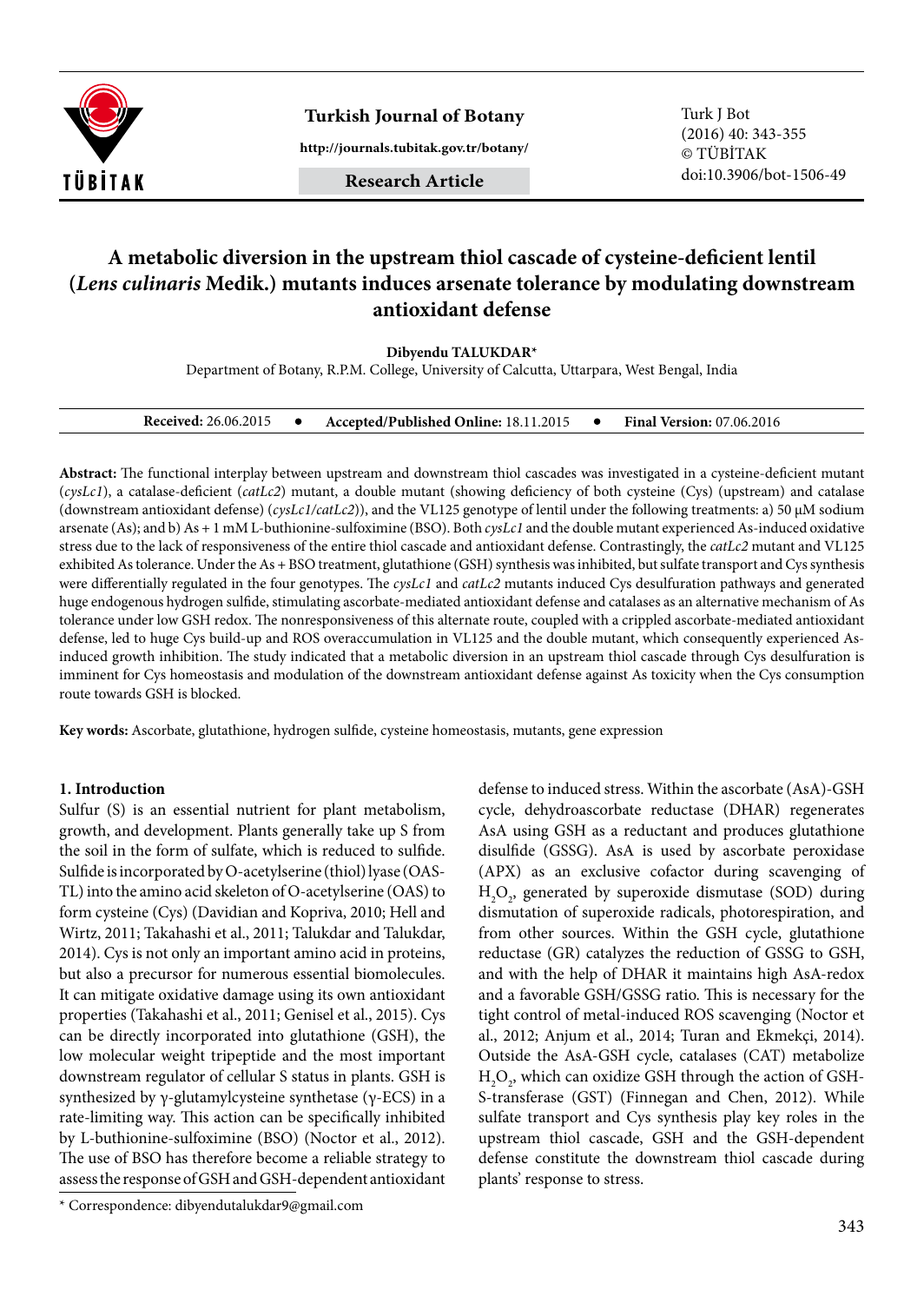Knowledge regarding the metabolic diversion of Cys into different routes to regulate plant stress response has recently been widened with the discovery of hydrogen sulfide  $(\mathrm{H}_{2}\mathrm{S})$  as a prominent signaling molecule in plants (Calderwood and Kopriva, 2014). Apart from assimilatory sulfate reduction, endogenous  $H_2S$  in higher plants is generated through the desulfuration of Cys by L-cysteine desulfhydrase (LCD) and D-cysteine desulfhydrase (DCD) (Alvarez et al., 2010).  $H_2S$  participates in diverse physiological activities to promote plant growth processes and stress tolerance (Chen et al., 2011; Calderwood and Kopriva, 2014; Talukdar, 2015). Although these reports seem to be encouraging in terms of the positive effects of  $H_2S$  in plant systems, it is still not clear whether these effects are from  $H_2S$  alone or are mediated by downstream thiol antioxidant metabolites like GSH. A balance between Cys synthesis and its degradation/consumption to  $H_2S$ / GSH may thus have immense significance not only in maintaining Cys homeostasis, but also in regulating sulfide status and its effects on antioxidant defense in plants (Álvarez et al., 2010).

Arsenic (As) is a ubiquitous toxic metalloid. Food crops such as rice, pulses, and vegetables grown on Ascontaminated soil can accumulate high levels of As in roots, shoots, and seeds (Gupta et al., 2008; Bhattacharya et al., 2010; Talukdar, 2013). Lentil (*Lens culinaris* Medik.) is a widely grown antioxidant-rich commercial food legume, but like other edible legumes, the crop is Assensitive (Gunes et al., 2009; Talukdar, 2013). Primary investigation revealed significant As accumulation in lentil organs and seeds (Talukdar, 2013). Being grown in aerobic fields, legumes are usually exposed to the arsenate form of As, which either directly or through conversion to the highly toxic arsenite adversely affects plant growth by generating excess reactive oxygen species (ROS) and consequent oxidative damage to membrane structures and functions (Gunes et al., 2009; Talukdar, 2013). S metabolism components, and particularly GSH and phytochelatins (PCs), play central roles during As detoxification (Rai et al., 2011; Tripathi et al., 2012). However, it is not known whether metabolic channeling in the routes of Cys metabolism and endogenous  $\rm{H}_{2}S$  has any roles in the As response of crop plants. The thiol cascade and downstream antioxidant defense mechanism of As tolerance is also poorly understood in lentils. Two Cysdeficient mutants and two CAT-deficient mutants have recently been characterized in ethyl methanesulfonate (EMS)-mutagenized population of lentils (Talukdar and Talukdar, 2013; Talukdar, 2014a). The mutants were selffertile and provided different genetic backgrounds suitable to dissect and track the intrinsic metabolic events of lentil crops responding to arsenate stress. The major objectives of the current study were to explore: 1) the responses of

344

Cys metabolizing (synthesis and desulfuration) enzymes; 2) the roles of GSH and the response of antioxidant defense enzymes; and 3) the involvement of  $H_2S$  in conferring As tolerance to leaves of lentil genotypes subjected to arsenate treatment. BSO was used along with As to elucidate the response of the thiol cascade and antioxidant defense to As stress in the absence of GSH synthesis and low GSHredox.

# **2. Materials and methods**

# **2.1. Plant material, growth conditions, and treatment protocol**

Fresh seeds of four lentil (*Lens culinaris* Medik.) genotypes, viz. cultivar VL125, one cysteine-deficient *Lens culinaris* mutant 1 (*cysLc1*), one catalase-deficient *Lens culinaris* mutant 2 (*catLc2*), and one double mutant (*cysLc1/catLc2*), were surface sterilized with NaOCl (0.1%, w/v) and continuously washed under running tap water, followed by distilled water. Both single mutants were genetically characterized as recessive mutations (Talukdar and Talukdar, 2013; Talukdar, 2014a). The *cysLc1* mutant, isolated from EMS-mutagenized  $(0.10\%$  EMS, 6 h)  $M<sub>2</sub>$ population of the lentil genotype L 414, exhibited low foliar OAS-TL activity (21% of the wild type) and a low seed Cys level (25% of the wild type) (Talukdar, 2014a). The *catLc2* mutant was isolated from EMS-treated (0.5% EMS, 6 h)  $M<sub>2</sub>$  generation of the lentil cultivar VL125 and showed CAT activity of 11.22% of the wild type in  $M<sub>2</sub>$  (Talukdar and Talukdar, 2013). The double mutant was isolated with a double recessive mutation, having deficiency of both foliar OAS-TL and CAT activity in  $F_2$  generation of  $\mathit{cysLc1}$ × *catLc2* through intercrossing (Talukdar, unpublished). Seeds of VL 125 were collected from the Pulses and Oilseed Research Station in Berhampore, West Bengal, India, and grown for two seasons (2008 and 2009) at a private farm in Kalyani (22°59' N/88° 29' E), West Bengal, India (Talukdar and Talukdar, 2013). Seeds were allowed to germinate in the dark in two separate sets on moistened filter paper at 25 °C. Germinated seedlings were randomly placed in polythene pots (10 cm in diameter and 12 cm high, 10 plants pots−1) containing 250 mL of Hoagland's No. 2 nutrient media, and were allowed to grow for 10 days. Seedlings of all the four genotypes were then subjected to: a) 50 μM of sodium arsenate (As, MW 312.01 g mol<sup>-1</sup>; technical grade, purity 98.5%, Sigma-Aldrich) treatment; and b) As + 1 mM BSO (Sigma-Aldrich). Then they were allowed to grow for another 10 days. Untreated plants were used as controls; a cultivar was used as a mother control (MC) and three mutant controls, MuCys, MuCat, and MuCysCat, were used for *cysLc1*, *catLc2*, and the double mutant, respectively. The experiment was carried out in a completely randomized block design in an environmentally controlled growing chamber under a 14 h photoperiod,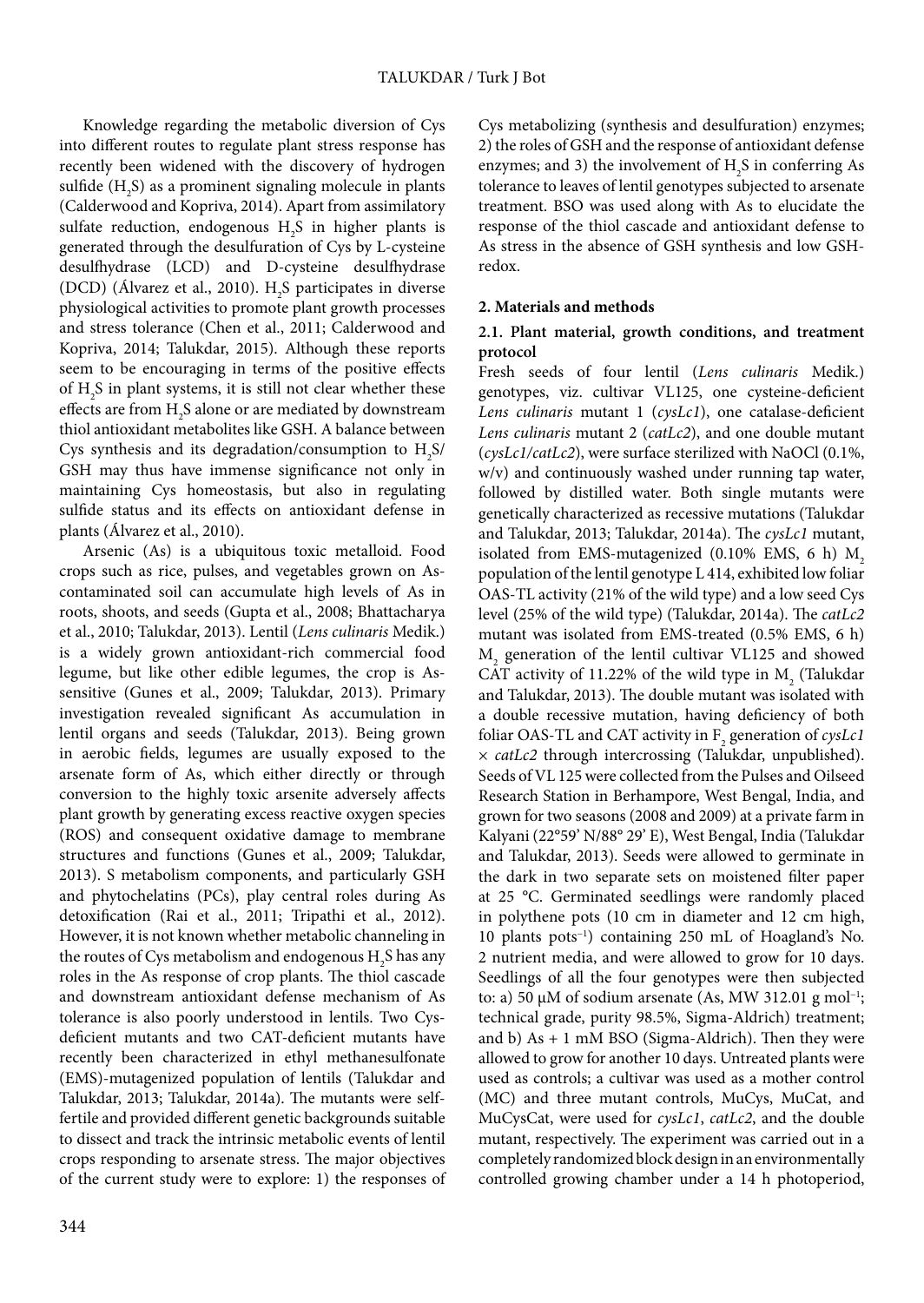28/18 ( $\pm$  2 °C), relative humidity of 70  $\pm$  2%, and a photon flux density of 150 µmol m<sup>-2</sup> s<sup>-1</sup>. The nutrient solution was refreshed three times per week, and all experiments were conducted in triplicate with four replicates. After 10 days, As-exposed seedlings were harvested along with the controls, carefully washed with distilled water, blotted gently, and oven-dried at 60 °C until constant weight. The root and shoot dry weights were measured and the leaves were used for metabolic and molecular analysis.

# **2.2. Determination of As content**

The As concentrations in dried root and shoot samples were measured by digestion methods  $(\text{HNO}_{3}^{\text{--}}\text{HClO}_{4}^{\text{--}}$ mixture at 3:1, v/v) using flow injection hydride generation atomic absorption spectrophotometer (Perkin-Elmer, FIA-HAAS Analyst 400) and keeping a Standard Reference Materials of tomato leaves (item number 1573a from the US National Institute of Standards and Technology) for part of the quality assurance/quality control protocol as detailed earlier (Talukdar, 2013). The translocation factor (TF) is the ratio between the level of As in shoots and that in roots.

# 2.3. Estimation of endogenous  $H_{2}S$

Endogenous  $H_2S$  was determined by the formation of methylene blue from dimethyl-p-phenylenediamine in  $\rm{H}_{2}SO_{4}$  following Sekiya et al. (1982) and Chen et al. (2011).

# **2.4. Assay of GSH, AsA, Cys, and thiol metabolizing enzymes**

The reduced and oxidized forms of AsA and GSH were measured following Law et al. (1983) and Griffith (1980), respectively. The AsA and GSH redox states were calculated as AsA/ (AsA + DHA) and GSH/ (GSH + GSSG), respectively. For enzyme assay, plant tissue was homogenized in buffers specific for each enzyme under chilled conditions. The homogenate was squeezed through four layers of cheese cloth and centrifuged at 12,000  $\times$  *g* for 15 min at 4 °C. The protein content of the supernatant was measured following Bradford (1976) using bovine serum albumin (BSA) as a standard. Serine acetyltransferase (SAT; EC 2.3.1.30) activity was assayed following Blaszczyk et al. (2002). An enzyme unit was considered as the amount of enzyme catalyzing the acetylation of 1 pmol of L-serine per minute. The OAS-TL (EC 2.5.1.47) activity was assayed by measuring the production of L –Cys (Saito et al., 1994). Cys content was measured spectrophotometrically (Perkin-Elmer, Lambda 35) at 560 nm following Gaitonde (1967). A blank control with all compounds except OAS was maintained, and the linearity of the assay was checked with 2.5 and 10 µL of added crude leaf extract. Assays of γ-ECS (EC 6.3.2.2), PC synthase (PCS; EC 2.3.2.15), LCD (EC 4.4.1.1), and DCD (EC 4.4.1.15) were conducted following Seelig and Meister (1984), Howden et al. (1995), Bloem et al. (2004), and Riemenschneider et al. (2005), respectively.

# **2.5. Assay of antioxidant enzymes**

Leaf tissue (250 mg) was homogenized in 1 mL of 50 mM K-phosphate buffer (pH 7.8) containing 1 mM ethylenediaminetetraacetic acid, 1 mM dithiothreitol, and 2% (w/v) polyvinyl pyrrolidone using a chilled mortar and pestle kept in an ice bath. The homogenate was centrifuged at  $15,000 \times g$  and  $4^{\circ}$ C for 20 min. Clear supernatant was used for enzyme assays. For measuring APX activity, the tissue was separately ground in homogenizing medium containing 2.0 mM AsA in addition to the other ingredients. All assays were done at 25 °C. Soluble protein content was determined using BSA as a standard (Bradford, 1976). SOD (EC 1.15.1.1) activity was determined by nitro blue tetrazolium (NBT) photochemical assay (Beyer and Fridovich, 1987) and was expressed as unit min–1 mg–1 protein. One unit of SOD was equal to that amount causing a 50% decrease of SOD-inhibited NBT reduction. APX (EC 1.11.1.11) activity (nmol AsA oxidized min–1 mg–1 protein) was assayed according to Nakano and Asada (1981) with  $H_2O_2$ -dependent oxidation of AsA, followed by a decrease in the absorbance at 290 nm ( $\varepsilon = 2.8$  mM<sup>-1</sup> cm−1). DHAR (EC 1.8.5.1) and GR (EC 1.6.4.2) enzyme activities were measured following Nakano and Asada (1981) and Carlberg and Mannervik (1985), respectively, as detailed earlier (Talukdar, 2013b, 2014c). CAT (nmol min<sup>-1</sup> mg<sup>-1</sup> protein) was assayed at 240 nm ( $\varepsilon$  = 39.4 M<sup>-1</sup> cm–1) (Zhang et al., 2009). GST (EC 2.5.1.18) activity was assayed following Li et al. (1995).

# 2.6. Estimation of foliar  $H_2O_2$  content, lipid peroxidation, **and electrolyte leakage (EL%)**

Leaf  $H_2O_2$  content was measured following Wang et al. (2007). Lipid peroxidation was determined by measuring the malondialdehyde (MDA) content at 532 nm ( $\varepsilon$  =  $155$  mM<sup>-1</sup> cm<sup>-1</sup>; Saher et al., 2004). EL% was assayed by measuring the ions leaching from tissues into deionized water (Dionisio-Sese and Tobita, 1998).

# **2.7. Relative gene expression analysis through quantitative RT-PCR**

First strand cDNA was synthesized from DNA-free intact RNA with oligo-dT primers and with MmuLV reverse transcriptase enzyme kit (Chromous Biotech), following manufacturer's instructions. Quantitative RT-PCR of first strand cDNA was run on an ABI Step-One (Applied Biosystems) real-time PCR machine. Amplification was done in a total reaction volume of 50 μL, containing 2.0 µL of template (first-strand cDNA), 2.0 µL of forward and reverse primer each with 50 nM  $\mu$ L<sup>-1</sup> concentration, 2× PCR SYBR green ready mixture (Fast Q-PCR Master Mix, Chromous Biotech) (25.0 µL), and 19.0 µL of DEPC water. Primers for selected genes were constructed by Primer Express V. 3.0 software (Applied Biosystems) with the search for available reports on *Lens culinaris* (Talukdar and Talukdar, 2014). The sequences ( $5' \rightarrow 3'$ ) of the forward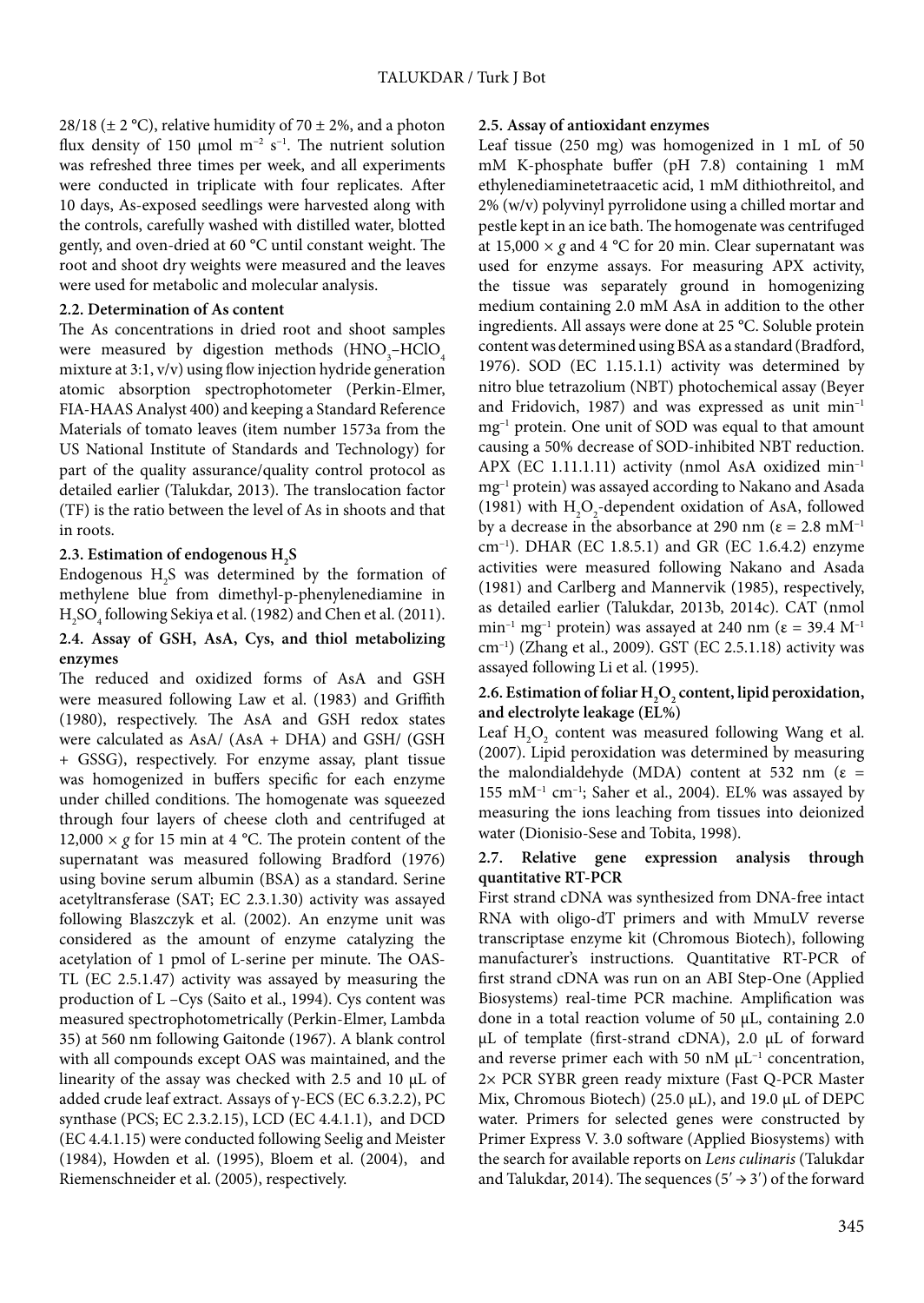(F) and reverse (R) primers in each of the candidate genes are presented in Table 1. The qRT-PCR cycling stages consisted of initial denaturation step at 94 °C (3 min), followed by 35 cycles at 94 °C (5 s), 62 °C (10 s), 72 °C (10 s), and a final extension stage at 72 °C (2 min). Samples for qRT-PCR were run in four biological replicates with three technical replicates/biological replicates. RT-PCR reaction mixtures were loaded onto 2% agarose gels in TAE buffer. A 100-bp DNA ladder was run on every gel. The mRNA levels were normalized against *EF1-α* as the housekeeping gene, and the relative (to control) expression of target genes was calculated. Details of information on candidate genes are presented in the supplementary table.

# **2.8. Statistical analysis**

Data are presented as means  $\pm$  standard error (SE) of at least four replicates. Variance analysis was performed on all experimental data, and the significance ( $P < 0.05$ ) of means was determined by Duncan's multiple range test using SPSS, v. 10.0.

### **3. Results**

### **3.1. Plant dry weight and pattern of As accumulation**

After 10 days of As exposure, *cysLc1* and the double mutant  $\frac{c v s L c1}{c a t L c^2}$  exhibited significant (P < 0.05) reduction in dry weights of shoots and roots in comparison with the controls (Figure 1A). After 10 days of  $As + BSO$ exposure, the shoot dry weight reduced significantly in VL125, whereas *cysLc1/catLc2* showed further reduction in dry weight as compared with its performance under exposure to 50 µM As alone (Figure 1A). Changes were not significant in the rest of the cases (Figure 1A).

Under the 50 µM As treatment alone, As accumulation was markedly higher in roots than in shoots of VL125 and *catLc2*, while an opposite scenario was observed in the *cysLc1* mutant (Figure 1B). In the *cysLc1/catLc2* double mutant, As accumulated in nearly equal amounts in shoots and roots. As concentration in shoots increased significantly over that in roots in all the genotypes under the As + BSO condition. The shoot/root TF ratio was less

**Table 1.** Oligonucleotide primer sequence  $(5' \rightarrow 3')$  used in qRT-PCR reactions.

| Candidate genes | Forward primers               | Reverse primers                 |
|-----------------|-------------------------------|---------------------------------|
| LcSultr2;1      | GATCATAGTTAAACTTCCACACAACG    | CGTAAATTCATCACATGCAATAACCG      |
| LcSultr2;2      | GCTTGGATCCAGGGCATAGAGCTTC     | AATTGGATCCATCAACACAACTCGG       |
| $OAS-TLA$       | CTCACAAGATTCAAGGGATAGGA       | <b>GTCATGGCTTCCGCTTCTTTC</b>    |
| $OAS-TLB$       | GGATCCGCAGTGTCTGTACCAACGAAA   | <b>GACGTCTCACAATTCTGGCTTCAT</b> |
| LcSAT1;1        | AGCCATACTTCCTTTATCTCTGAGTG    | AACAGTATATGTACTCTCAGCAGTAAC     |
| LcSAT1;2        | GGACCATACTTCCTTTATCTCTGAGTG   | CTACTAGCAATAATCAACCTTTTCATC     |
| $\gamma$ -ECS   | <b>TTCTTGGGCTTGGCTTTCA</b>    | <b>TTCCCTTTGGCATTATTGGTATGT</b> |
| PCS             | CCTAATGGAATCTGATGTGCCTT       | CTTCTTTGACAGCGACGAGCCTT         |
| <b>LcLCD</b>    | GATGCAATGTATTTGTCTCTTTTTC     | TTTCTTTTTATAATCTTTTGCTCCC       |
| <b>LcDCD</b>    | AGAACAGTTCTCTCTTTTTGTCGA      | GGACAGTCCACCTTAGAGGCTAGA        |
| Cu/ZnSODI       | <b>GCTTCCATATCCATGCCTTG</b>   | AGCTACTCTGCCACCAGCAT            |
| Cu/ZnSODII      | TTGCATTTCAACTGGACCAC          | GACCACCTTTCCCAAGATCA            |
| MnSOD           | GGCGGAGGTCATATTAACCA          | AAGCCACACCCATCCAGAC             |
| FeSOD           | <b>GCACCACAGAGCTTATGTAG</b>   | GGAGTGGATGATGATGGTTC            |
| <b>APXI</b>     | GACTTGGCCCTGGCGTTGTTGCT       | <b>TCCAGAACCGTCCTTGTAAGTGC</b>  |
| <b>APXII</b>    | GAGGAGAGTGAAGGCAAAGCAT        | <b>GTCAGTCAAGCTCGCATACGATA</b>  |
| <b>APXIII</b>   | CTTCTCCAGCCGATCAAAGA          | AGGACATTGGTCAGGTCCAG            |
| <b>DHAR</b>     | TTGAGGTTGCTGCCAAGGCT          | TGGGATCCTTGCTCTTGAGG            |
| <b>GRI</b>      | <b>GAAATTGCTAGTCTATGCGTCA</b> | AGCAAACTCCAAGGCAATGT            |
| <b>GRII</b>     | GGTCTGCTCTTCACGTAGACCGCT      | AATGGCTGTGGGTGATGTCCGAA         |
| <b>GSTI</b>     | TTGTCAGCAAAACATGACGA          | GAAACAAATACGTGACAGAATC          |
| <b>GSTII</b>    | <b>TCCATTCGACACTTGGTTCA</b>   | 'GTGGCTATTAAGATCCAACATG         |
| <b>CAT</b>      | CCTGTCATTGTGCGTTTCTC          | CTCCCACCTTAATGGCCTCT            |
| $EF-1\alpha$    | <b>TGTCGACTCTGGGAAGTCAA</b>   | <b>CTCTTTCCCTTTCAGCCTTG</b>     |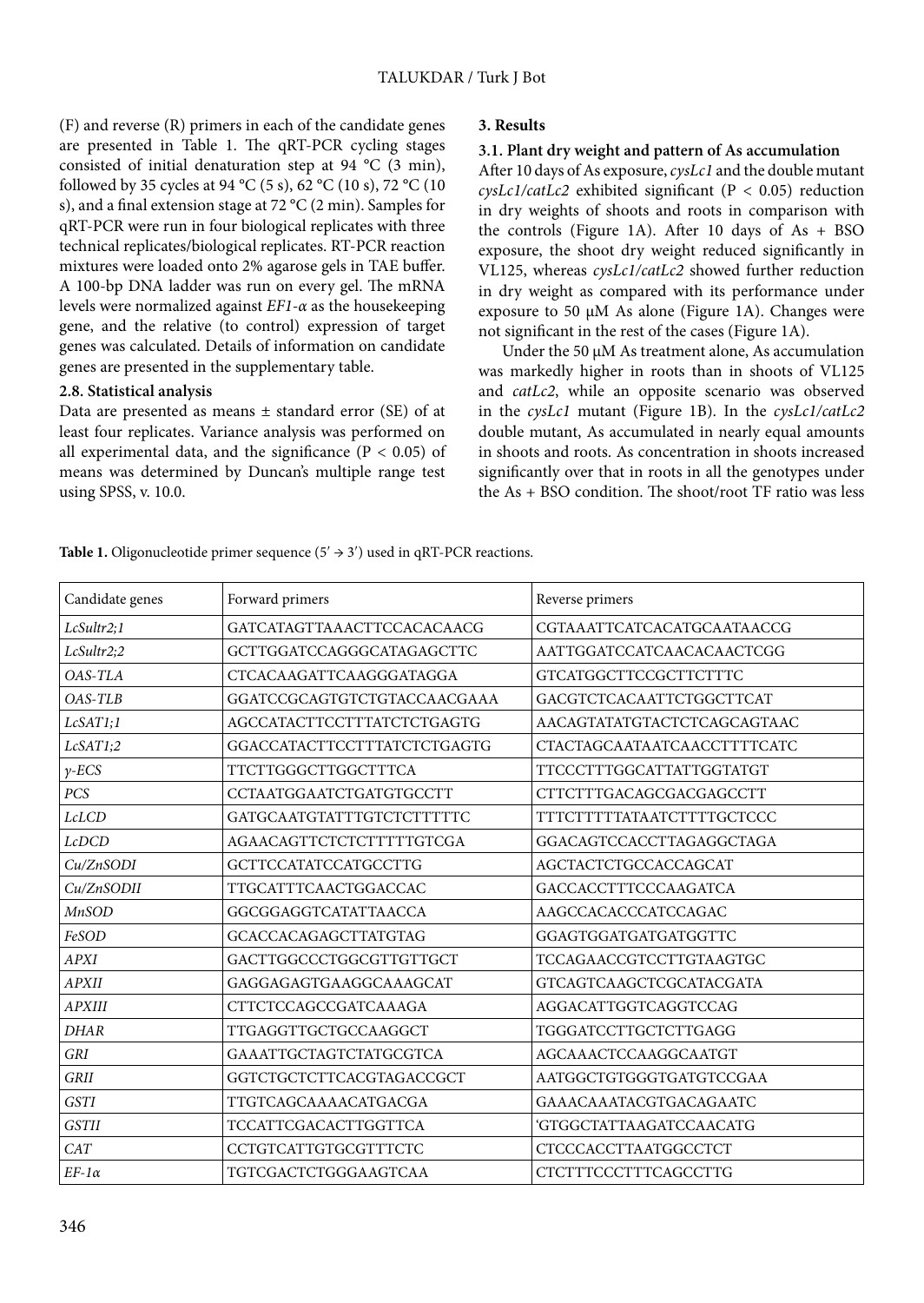

and b) the As-accumulation and transfer (TF Shoot/root) ratio in the *Lens culinaris* Medik., genotype VL 125, the two mutants (*cysLc1* and *catLc2*), and the double mutant (*cysLc1/catLc2*) in the untreated controls (0 μM of As), the As (Sodium arsenate, 50 μM)-treated plants, and the As + 1 mM BSO (L-buthioninesulfoximine)-treated plants. Bars indicate the replicates of the three independent experiments. Means followed by different uppercase letters for shoots, lowercase letters for roots, and lowercase letters with primes were significantly different at P < 0.05 using ANOVA, followed by Duncan's multiple range test.

than 0.1 in the As-treated VL125 and *catLc2*, 1.0 in the double mutant, and more than 1.0 in the As-treated *cysLc1* mutant. Under As + BSO treatment, the TF ratio of As (shoot/root) increased significantly in all four genotypes, but the highest (10-fold) increase was recorded in the double mutant (Figure 1B).

### **3.2. Effects on GSH and AsA levels**

The total GSH and its redox state increased significantly over the controls in the *catLc2* mutant and VL125 at 50 µM As (Table 2). GSH and AsA levels significantly decreased, while their oxidized forms increased substantially in the *cysLc1* and the double mutants under As treatment (Table 2). Under the As + BSO condition, GSH redox declined nearly fivefold in both mutants, but AsA redox increased significantly over that of the MuCat in the *catLc2* mutant and approached the control value in the *cysLc1* mutant (Table 2). Reduced GSH and AsA redox was observed in VL125 and the double mutant under As + BSO treatment (Table 2). The change was not significant in the rest of the cases.

#### **3.3. Foliar Cys level and thiol-metabolizing enzymes**

Foliar Cys content in the *cysLc1* mutant was constitutively low, showing only 20% of the wild type under the untreated (MuCys) condition. Leaf Cys levels decreased significantly in the *cysLc1* and double mutant at 50 µM As, but approached the control levels under the As + BSO condition (Table 2). Cys levels in VL125 and the double mutant were tripled only under As + BSO treatment; under the same treatment they partially changed for the *catLc2* mutant (Table 2). The  $H_2S$  levels significantly increased over their respective values in MuC in the As + BSOtreated *cysLc1* and *catLc2* mutants, but varied marginally in the rest of the cases (Table 2).

The activities of OAS-TL, γ-ECS, and PCS increased significantly in the *catLc2* mutant and VL125, but decreased markedly in the *cysLc1* and double mutant under 50 µM As treatment (Table 3). Under the As + BSO condition, γ-ECS activity was not detectable, while PCS levels decreased substantially in all four genotypes. OAS-TL activities were reduced in the *catLc2* mutant only (Table 3). LCD and DCD activities were increased by 2.5 and 2.7-fold over those values in MuC in both mutants under BSO treatment. Enzyme activity did not change significantly in the rest of the cases (Table 3).

### **3.4. Response of antioxidant enzymes and oxidative stress parameters**

Foliar SOD activity was significantly higher in all the genotypes across treatments. Under As treatment alone, APX, DHAR, CAT, GR, and GST activities declined significantly in the *cysLc1* and double mutants (Table 3). CAT activity was constitutively low in the *catLc2* mutant and partially low in the double mutant throughout the treatment regimens (Table 3). GR and GST activities in As-treated VL125 and *catLc2* increased significantly over their respective controls. Under As + BSO treatment, GST activity was reduced markedly in all four genotypes. Only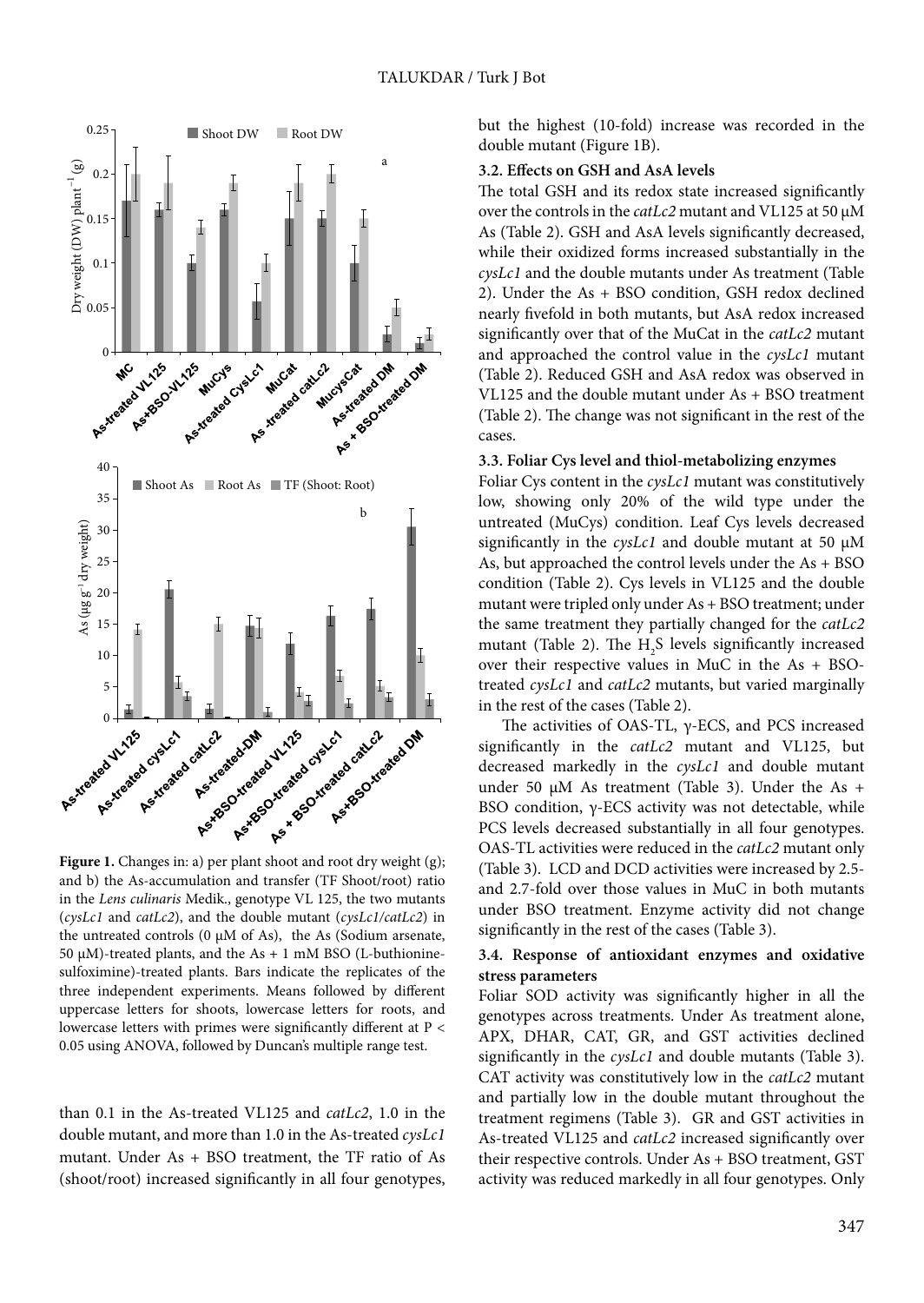# TALUKDAR / Turk J Bot

| Traits           | MC<br>(VL<br>125) | MuCys              | MuCat       | MucysCat           | As-treated         |              |                     |                         | $As + BSO-treeated$ |              |             |                         |
|------------------|-------------------|--------------------|-------------|--------------------|--------------------|--------------|---------------------|-------------------------|---------------------|--------------|-------------|-------------------------|
|                  |                   |                    |             |                    | VL<br>125          | $c$ ys $Lc1$ | catLc2              | $c$ ys $Lc1/$<br>catLc2 | <b>VL125</b>        | $c$ ys $Lc1$ | catLc2      | $c$ ys $Lc1/$<br>catLc2 |
| <b>GSH</b>       | 181.3             | 36.27              | 209.9       | 125.8              | 378.8              | 11.78        | 619.1               | 32.9                    | 39.8                | 36.8         | 45.9        | 30.5                    |
|                  | ± 2.2c            | ±1.8e              | ± 4.3c      | ± 2.2d             | ± 4.9 <sub>b</sub> | ± 0.9f       | ± 6.3a              | ± 1.3e                  | ± 1.1e              | ± 1.1e       | ± 0.9e      | ± 1.1e                  |
| GSSG             | 21.2              | 9.23               | 30.8        | 23.7               | 40.8               | 39.2         | 86.9                | 134.1                   | 150.3               | 191.2        | 211.7       | 170.0                   |
|                  | $\pm 1.1$ g       | ± 1.1f             | ± 1.5e      | ± 1.1e             | ±1.9d              | ±1.8d        | ± 1.7c              | ± 1.8b                  | ± 2.5b              | ± 2.9a       | ± 2.4a      | ± 2.9a                  |
| GSH redox        | 0.89              | 0.79               | 0.87        | 0.84               | 0.90               | 0.23         | 0.87                | 0.19                    | 0.21                | 0.16         | 0.17        | 0.15                    |
|                  | ± 0.9a            | $\pm 0.09b$        | $\pm 0.07a$ | $\pm 0.06a$        | $\pm 0.07a$        | $\pm 0.07c$  | ± 0.07a             | $\pm 0.01c$             | $\pm 0.03c$         | $\pm 0.02d$  | $\pm 0.04d$ | ± 0.03d                 |
| AsA              | 852.0             | 690.2              | 656.8       | 675.4              | 839.3              | 100.9        | 661.8               | 133.7                   | 120.5               | 539.2        | 615.6       | 90.8                    |
|                  | ± 15a             | ± 9.8 <sub>b</sub> | ± 10b       | ± 8.9 <sub>b</sub> | ± 12a              | ±1.8d        | ± 10 <sub>b</sub>   | ± 1.2c                  | ± 2.0c              | ± 7.8b       | $\pm 0.08$  | ± 2.0d                  |
| DHA              | 102.1             | 96.8               | 198.6       | 111.6              | 99.7               | 650.1        | 200.6               | 498.3                   | 457.5               | 96.8         | 156.9       | 489.2                   |
|                  | ± 7.6d            | ± 5.7d             | ± 4.9c      | ± 3.9d             | ± 3.4d             | ± 9.5a       | ± 4.9c              | ± 2.7b                  | ± 1.9b              | ± 5.7d       | $\pm 0.05c$ | ± 4.8b                  |
| AsA redox        | 0.89              | 0.87               | 0.76        | 0.86               | 0.89               | 0.13         | 0.77                | 0.21                    | 0.21                | 0.85         | 0.80        | 0.16                    |
|                  | $\pm 0.07a$       | ± 0.06a            | $\pm 0.06b$ | $\pm 0.09a$        | $\pm 0.06a$        | ± 0.05d      | $\pm$ 0.08b         | ± 0.05c                 | ± 0.01c             | ± 0.07a      | $\pm 0.07a$ | $\pm 0.01d$             |
| Cys              | 8.98              | 4.82               | 9.04        | 6.15               | 8.11               | 0.98         | 6.28                | 3.19                    | 27.39               | 7.20         | 9.27        | 18.51                   |
|                  | $\pm 0.49c$       | ± 0.08e            | $\pm 0.51c$ | $\pm 0.67d$        | $\pm 0.37c$        | $\pm 0.51$ f | ± 0.46d             | ± 0.61                  | ±1.6a               | $\pm 0.61c$  | $\pm 0.78c$ | ± 1.12b                 |
| H <sub>2</sub> S | 0.04              | $0.03 \pm$         | 0.05        | 0.03               | 0.04               | 0.03         | 0.06                | 0.03                    | 0.04                | 0.07         | 0.19        | 0.03                    |
|                  | $\pm 0.01c$       | 0.01c              | $\pm 0.01c$ | $\pm 0.03c$        | $\pm 0.01c$        | $\pm 0.01c$  | ± 0.01 <sub>b</sub> | $\pm 0.01c$             | ± 0.01c             | $\pm$ 0.01b  | $\pm 0.07a$ | $\pm 0.01c$             |

**Table 2.** Changes in foliar GSH and GSSG (nmol g–1 FW), GSH redox [GSH/(GSH+GSSG)], AsA and DHA (nmolg–1 FW), AsA redox [AsA/(AsA+DHA)], Cysteine (Cys, nmol g<sup>-1</sup> FW), and H<sub>2</sub>S (nmol g<sup>-1</sup> FW) in the genotype (*Lens culinaris* Medik.) VL125, *cysLc1*, *catLc2*, and double mutant *cysLc1/catLc2* under 50 µM As (sodium arsenate) treatment and As + 1 mM BSO treatment for 10 days.

Data are means ± standard error of four replicates. Means followed by different lowercase letters indicate significant differences for a particular trait at P < 0.05 by ANOVA, followed by Duncan's multiple range tests.

CAT activities increased significantly in the *cysLc1* mutant. In the *catLc2* mutant, APX, DHAR, and GR activities were markedly enhanced under As + BSO treatment (Table 3). Except SOD, activities of all the enzymes were significantly reduced in the As + BSO-treated VL125 and double mutant, with more severe effect in the double mutant (Table 3).

Foliar  $\mathrm{H}_2\mathrm{O}_2$ , MDA, and EL% increased significantly in the As-exposed *cysLc1* and double mutants. Under the As + BSO condition, these three traits were markedly elevated in VL125 and further enhanced in the double mutant, but did not change significantly in the *cysLc1* and *catLc2* mutants (Table 4).

# **3.5. Changes in gene expression**

With As treatment alone, two putative sulfate transporter genes *LcSultr2;1* and *LcSultr 2;2* and transcripts of OAS-TLA, OAS-TLB,  $\gamma$ -ECS, and PCS were significantly upregulated in VL125 and the *catLc2* mutant, but the latter four were reduced markedly in the *cysLc1* and double mutants (Figures 2A and 2B). Under the As + BSO condition, the *LcSultr 2;1*, *LcSultr 2;2*, and OAS-TLA isoforms were upregulated, while OAS-TL B was downregulated in the *catLc2* mutant (Figures 2A and 2B). In *cysLc1*, OAS-TLA was constitutively repressed, but OAS-TLB changed insignificantly with As + BSO treatment. No γ-ECS transcript was detected, while PCS expression was downregulated in the four genotypes. Transcripts of LCD and DCD increased to the tune of nearly threefold in *cysLc1* and *catLc2*. The change was not significant in the rest of the cases (Figures 2A and 2B).

Under As treatment alone, four isoforms of SOD were detected, of which Cu/Zn SOD I and Cu/Zn SOD II were significantly upregulated in all four genotypes (Figures 3A and 3B). Moreover, one Mn SOD and one Fe SOD transcript was also induced in the As-treated *cysLc1* and *catLc2* mutants. Expressions of APX I, APX II, DHAR, and CAT isoforms declined significantly in the *cysLc1* and double mutants in comparison with their respective controls (Figure 3A). CAT expression was constitutively low in the *catLc2* mutant throughout the treatment regimes. Expressions of GR I, GR II, GST I, and GST II were significantly induced over their respective controls in As-treated VL125 and *catLc2*, while they were substantially downregulated in the *cysLc1* and double mutants exposed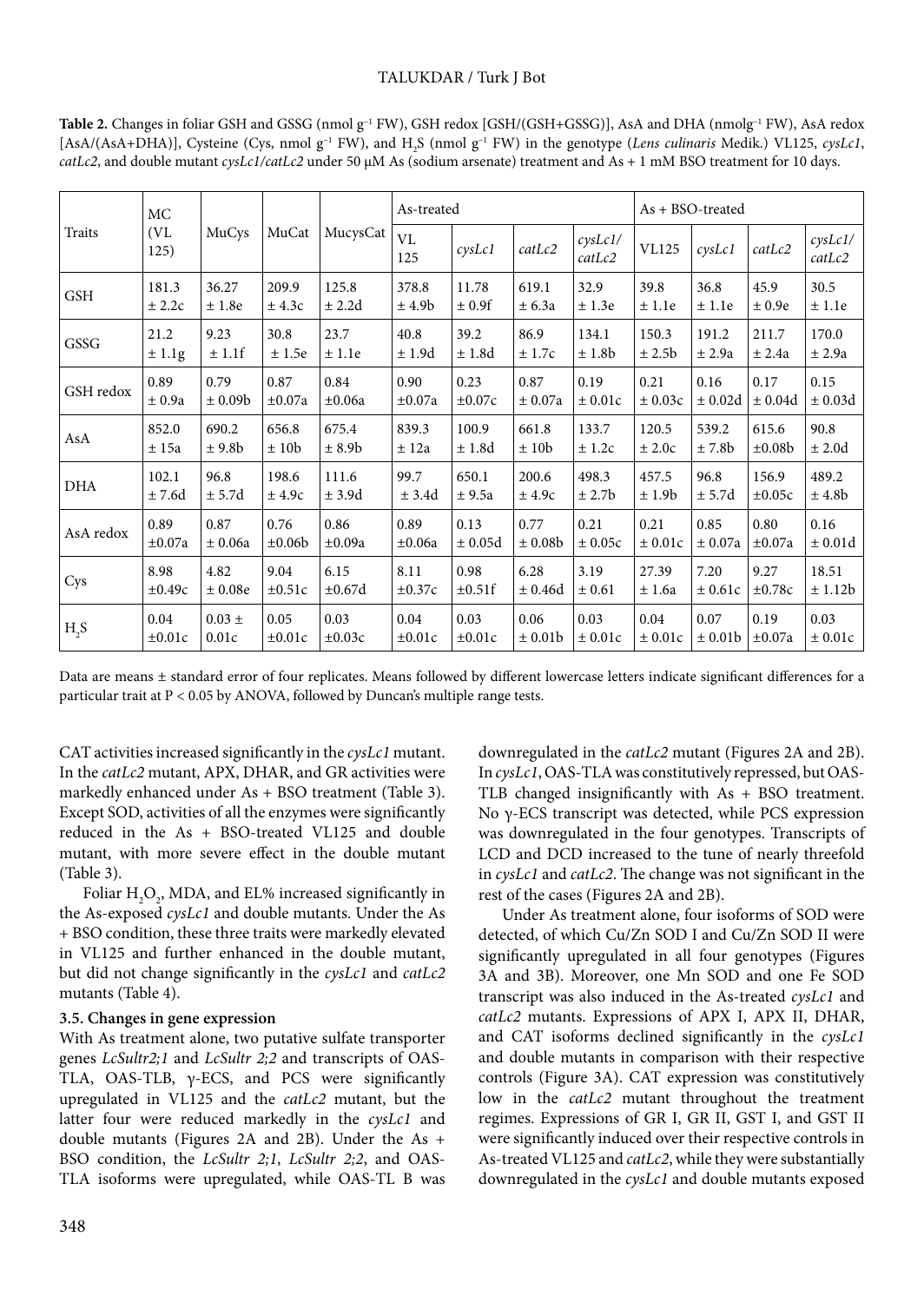### TALUKDAR / Turk J Bot

Table 3. Changes in the activities of foliar OAS-TL (nmol Cys min<sup>-1</sup> mg<sup>-1</sup> protein), SAT (U mg<sup>-1</sup> protein), γ-ECS (nmol γ-EC min<sup>-1</sup> mg<sup>-1</sup> protein), PCS (nmol GSH eq min<sup>-1</sup> mg<sup>-1</sup> protein), LCD (nmol H<sub>2</sub>S min<sup>-1</sup> mg<sup>-1</sup> protein), DCD (nmol H<sub>2</sub>S min<sup>-1</sup> mg<sup>-1</sup> protein), SOD (U mg<sup>-1</sup> protein), APX (µmol AsA oxi min<sup>-1</sup> mg<sup>-1</sup> protein), DHAR (µmol AsA formed min<sup>-1</sup> mg<sup>-1</sup> protein), GR (nmol NADPH oxi min<sup>-1</sup> mg<sup>-1</sup> proten), GST (Units mg<sup>-1</sup> protein), and CAT (nmol H<sub>2</sub>O<sub>2</sub> min<sup>-1</sup> mg<sup>-1</sup> protein) in the lentil (*Lens culinaris* Medik.) genotype VL125, *cysLc1*, *catLc2*, and double mutant *cysLc1/catLc2* exposed to 50 µM As (sodium arsenate) and As + 1 mM BSO treatments for 10 days.

| MC            |                     |                 |                     |                     | As-treated          |                     |                 |                         | $As + BSO-treeated$ |              |             |                         |
|---------------|---------------------|-----------------|---------------------|---------------------|---------------------|---------------------|-----------------|-------------------------|---------------------|--------------|-------------|-------------------------|
| <b>Traits</b> | (VL 125)            | MuCys           | MuCat               | MucysCat            | <b>VL</b><br>125    | $c$ ys $Lc1$        | catLc2          | $c$ ys $Lc1/$<br>catLc2 | <b>VL125</b>        | $c$ ys $Lc1$ | catLc2      | $c$ ys $Lc1/$<br>catLc2 |
| OAS-TL        | 22.9                | 5.04            | 18.5                | 13.26               | 43.51               | 3.67                | 54.21           | 3.44                    | 19.58               | 4.96         | 23.97       | 12.98                   |
|               | ± 1.9c              | ±1.78d          | ± 0.9c              | $\pm$ 0.6c          | ±2.1b               | $\pm 0.45e$         | $\pm$ 2.6a      | ± 0.74e                 | ±1.54c              | ±0.78d       | ±2.01c      | ±1.1c                   |
| <b>SAT</b>    | 0.69                | 0.71            | 0.65                | 0.78                | 0.68                | 0.66                | 0.67            | 0.80                    | 0.68                | 0.70         | 0.68        | 0.79                    |
|               | $\pm 0.04a$         | $\pm 0.04a$     | $\pm 0.03a$         | $\pm 0.10a$         | $\pm 0.04a$         | $\pm 0.03a$         | $\pm 0.07a$     | $\pm 0.07a$             | $\pm 0.03a$         | $\pm 0.04a$  | $\pm 0.06a$ | $\pm 0.04a$             |
| $\gamma$ -ECS | 0.56<br>$\pm 0.03c$ | 0.49<br>± 0.02d | 0.61<br>$\pm 0.04c$ | 0.50<br>$\pm 0.03d$ | 0.79<br>$\pm 0.05b$ | 0.23<br>$\pm 0.01e$ | 0.88<br>± 0.08a | 0.19<br>± 0.001e        | ND                  | ND           | ND          | ND                      |
| PCS           | 0.78                | 0.69            | 0.87                | 0.75                | 1.29                | 0.29                | 1.69            | 0.37                    | 0.10                | 0.09         | 0.12        | 0.05                    |
|               | $\pm 0.10c$         | ± 0.09d         | ±0.11c              | $\pm 0.08c$         | $\pm 0.09b$         | ± 0.03e             | ± 0.12a         | ± 0.04e                 | ± 0.001f            | ± 0.001f     | ± 0.05f     | ± 0.002g                |
| <b>LCD</b>    | 16.41               | 4.41            | 11.76               | 7.67                | 16.03               | 4.21                | 12.04           | 8.03                    | 15.33               | 10.53        | 31.75       | 7.59                    |
|               | ±1.39b              | ± 0.60d         | ±1.44b              | ±0.98c              | ±1.42b              | $\pm 0.68d$         | ± 1.51b         | $\pm$ 1.01c             | ± 1.31b             | ±1.88b       | ± 2.21a     | ± 0.95c                 |
| DCD           | 10.44               | 3.67            | 9.86                | 6.71                | 11.00               | 3.33                | 9.06            | 6.03                    | 9.77                | 8.78         | 27.06       | 6.11                    |
|               | $\pm 0.89b$         | ±1.18d          | ±0.91b              | $\pm 0.67c$         | ±0.91b              | ±1.15d              | ± 1.04b         | $\pm$ 0.67c             | $\pm$ 0.08b         | ± 0.34b      | $\pm 0.97a$ | ± 0.78c                 |
| SOD           | 130.8               | 141.6           | 130.6               | 153.8               | 194.8               | 191.5               | 177.7           | 196.3                   | 229.9               | 231.3        | 217.5       | 276.8                   |
|               | ± 3.4a              | ± 3.9a          | ± 3.3a              | $±$ 4.1a            | ± 5.0 <sub>b</sub>  | ± 4.2b              | ± 3.5b          | ± 3.2b                  | ± 4.1a              | $±$ 4.6a     | ± 4.5a      | $±$ 4.8a                |
| <b>APX</b>    | 121.5               | 133.5           | 119.9               | 139.9               | 126.5               | 75.5                | 123.9           | 59.3                    | 56.7                | 129.5        | 178.9       | 39.9                    |
|               | ± 3.2c              | ± 3.5b          | ± 3.0c              | ± 3.9b              | ± 3.5c              | ± 1.5d              | ± 3.0c          | ± 1.9e                  | $\pm$ 1.8e          | ± 3.0c       | ± 3.3a      | ± 2.5f                  |
| <b>DHAR</b>   | 0.49                | 0.59            | 0.67                | 0.55                | 0.51                | 0.28                | 0.63            | 0.25                    | 0.23                | 0.60         | 0.89        | 0.15                    |
|               | $\pm$ 0.08c         | $\pm$ 0.08b     | $\pm$ 0.09b         | $\pm$ 0.07c         | $\pm$ 0.07c         | ± 0.03d             | ± 0.05b         | ± 0.04d                 | ± 0.08d             | ± 0.06b      | $\pm$ 0.09a | $\pm$ 0.05e             |
| GR            | 41.6                | 41.9            | 39.6                | 36.6                | 71.9                | 19.9                | 83.5            | 16.3                    | 20.5                | 37.7         | 85.3        | 6.6                     |
|               | ± 1.3c              | ± 1.4c          | ± 1.8c              | ± 1.2c              | ± 1.9b              | ±1.0d               | ± 2.2a          | ± 1.22d                 | ± 1.5d              | ± 1.1c       | ± 2.2a      | ± 0.8e                  |
| <b>GST</b>    | 0.16                | 0.19            | 0.22                | 0.16                | 0.39                | 0.10                | 0.49            | 0.08                    | 0.04                | 0.03         | 0.07        | 0.02                    |
|               | $\pm 0.05c$         | ± 0.07c         | $\pm 0.08c$         | ± 0.02c             | $\pm 0.08b$         | $\pm 0.01d$         | ± 0.10a         | $\pm 0.001d$            | $\pm 0.001e$        | $\pm 0.002e$ | $\pm 0.01d$ | $\pm 0.001e$            |
| <b>CAT</b>    | 80.4                | 57.3            | 8.91                | 33.7                | 78.4                | 23.8                | 8.53            | 17.8                    | 28.3                | 228.6        | 8.50        | 11.76                   |
|               | ± 5.8b              | ± 4.1c          | ± 2.8e              | ± 4.2d              | ± 5.3b              | $\pm 0.87d$         | ± 2.34e         | ± 1.75e                 | ± 1.92d             | ±10.9a       | ± 2.3e      | ± 0.98e                 |

Data are means ± standard error of four replicates. Means followed by different lowercase letters indicate significant differences for a particular trait at P < 0.05 by ANOVA, followed by Duncan's multiple range tests. ND-not detected.

to As-treatment alone (Figures 3A and 3B). In the As + BSO-treated *cysLc1* mutant, CAT expression was upregulated by about 5.5-fold, while expressions of APX I and II, DHAR, and GR I and II were close to the control values. Expressions of APX I and II, DHAR, and GR I and II were significantly upregulated and a new isoform, APX III, was also induced in the As + BSO-treated *catLc2* mutant (Figures 3A and 3B). GSTs were reduced, but SOD isoforms changed marginally in all genotypes (Figures 3A and 3B).

#### **4. Discussion**

#### **4.1. Growth response and As accumulation pattern**

Growth inhibition is one the most significant and tractable physiological phenomena during As toxicity of crop plants (Malik et al., 2012; Talukdar, 2013). The lentil genotypes in the present study exhibited utterly contrasting responses to the 50 µM As treatment. While plant growth was not affected in VL125 and the *catLc2* mutant, growth was severely inhibited in the *cysLc1* and double mutants, and the magnitude of inhibition was greater in shoots than in roots. This might be due to higher As accumulation in the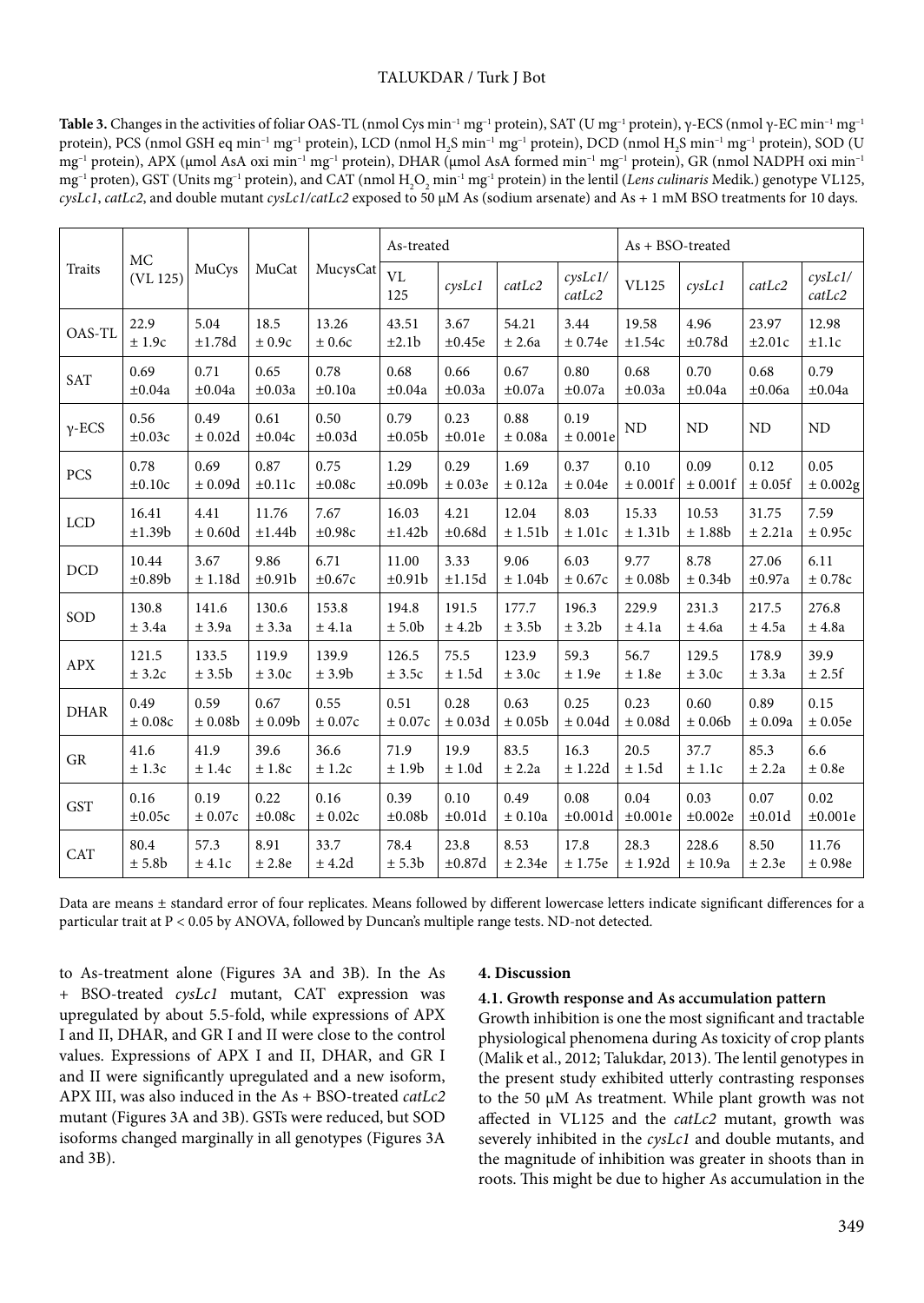| Table 4. Changes in foliar H <sub>2</sub> O <sub>2</sub> (µmol g <sup>-1</sup> FW), malondialdehyde (MDA, nmol g <sup>-1</sup> FW), and electrolyte leakage (EL%) in the lentil ( <i>Lens</i> |
|-----------------------------------------------------------------------------------------------------------------------------------------------------------------------------------------------|
| culinaris Medik.) genotype VL125, cysLc1, catLc2, and double mutant cysLc1/catLc2 exposed to 50 μM As (sodium arsenate) and As +                                                              |
| 1 mM BSO treatments for 10 days.                                                                                                                                                              |

| <b>Traits</b> | МC<br>(VL 125) | MuCys  | MuCat  | MucysCat   | As-treated |                    |        |                              | $As + BSO-treeated$ |              |            |                         |
|---------------|----------------|--------|--------|------------|------------|--------------------|--------|------------------------------|---------------------|--------------|------------|-------------------------|
|               |                |        |        |            | VL<br>125  | $c$ ys $Lc1$       | catLc2 | $\mathit{cysLcl}/$<br>catLc2 | <b>VL125</b>        | $c$ ys $Lc1$ | catLc2     | $c$ ys $Lc1/$<br>catLc2 |
| $H_2O_2$      | 4.4            | 4.8    | 3.4    | 5.3        | 4.5        | 12.9               | 3.7    | 18.9                         | 16.3                | 4.9          | 4.0        | 22.7                    |
|               | ± 0.7d         | ± 0.6d | ± 0.4e | $\pm 0.7c$ | ±0.8d      | $\pm 0.9b$         | ±0.6e  | ± 0.8a                       | $\pm$ 0.5a          | ± 0.7d       | ± 0.9d     | ± 1.3a                  |
| <b>MDA</b>    | 4.1            | 4.7    | 4.1    | 4.9        | 4.3        | 14.7               | 4.5    | 19.8                         | 14.8                | 5.1          | 3.9        | 20.7                    |
|               | $\pm$ 0.5 d    | ± 0.7d | ±0.8d  | ± 0.6d     | $\pm 0.6d$ | $\pm$ 0.7b         | ±0.8d  | ± 1.3a                       | ± 1.3b              | ± 0.6c       | $\pm$ 0.7d | ± 1.7a                  |
| EL%           | 3.3            | 3.9    | 3.5    | 5.0        | 3.5        | 17.1               | 3.5    | 20.5                         | 13.2                | 4.1          | 4.3        | 22.5                    |
|               | ± 0.5e         | ± 0.6e | ± 0.5e | ± 0.9c     | ± 0.6e     | ± 0.9 <sub>b</sub> | ± 0.7e | ± 1.0a                       | $\pm$ 0.8b          | ± 0.7d       | ± 0.5d     | ± 1.2a                  |

Data are means ± standard error of four replicates. Means followed by different lowercase letters indicate significant differences for a particular trait at P < 0.05 by ANOVA, followed by Duncan's multiple range test.

roots of VL125 and *catLc2* than in their shoots, and the higher As in shoots of *cysLc1* than in *cysLc1* roots. This fact was supported by the lower shoot/root transfer ratio (<1.0) in VL125 and *catLc2*, and the higher (>1.0) ratio in the *cysLc1* mutant. Obviously, a considerable amount of As was prevented to go upward by the VL125 and *catLc2*  roots. In contrast, shoots were exposed to high As in the *cysLc1* mutant. In this scenario, the greater inhibition of shoot dry weight than that of root weight in the double mutant, despite nearly equal amounts of As levels (TF = 1.0) in shoots and roots, indicated the photosynthetic organs had higher sensitivity to As exposure than the underground parts. Unlike As hyperaccumulators, most crop plants possess mechanisms to retain/detoxify much of their As burden in the root (Stoeva et al., 2005; Gunes et al., 2009; Khan et al., 2009; Talukdar, 2013). The GSH pool facilitated GSH-As binding, thus preventing the translocation of As from the root to the shoot in the VL125 and *catLc2* mutant in the present study. Contrastingly, low GSH levels (due to Cys deficiency) in *cysLc1* and in the double mutant resulted in some perturbations in GSH-As binding, leading to upward translocation of As. Thus, in the presence of BSO in the medium, the low GSH pool impeded sequestration and detoxification of As in the roots. This resulted in maximum translocation of As to the shoots of all four genotypes with highest accumulation in the double mutant. However, the higher ratio of shoot/root As accumulation became more detrimental in VL125 and the double mutant in the presence of BSO, as evidenced by their reduced dry weight. In this backdrop, high As accumulation and shoot dry weight as per MuC levels in the *cysLc1* and *catLc2* mutants strongly indicated greater As tolerance and localized detoxification capability of the genotypes compared with those found in VL125 and their double mutant.

# **4.2. Response of the thiol cascade to As treatment**

Accumulating evidence indicates the critical importance of S in As tolerance and detoxification (Tripathi et al., 2012). GSH plays central role in the process (Finnegan and Chen, 2012). Increased GSH levels pushed its corresponding redox states above 0.8, favorable to maintain high thiolic capability and antioxidant defense in the *catLc2* mutant and VL125 exposed to As in the present study. Gene and protein expression studies have confirmed that transcriptional regulation of sulfate uptake/transport and the antioxidant system are the keys to As tolerance (Chakrabarty et al., 2009; Rai et al., 2011; Talukdar and Talukdar, 2014). Significant upregulation of *LcSultr2;1* and *LcSultr2;2* in leaves of the As-treated *catLc2* mutant and VL125 strongly indicated induction of sulfate transporters involved in xylem loading of sulfate and its subsequent transport from root to shoot. This is necessary to meet the growing S demand to detoxify As in photosynthetic organs. During its synthesis, GSH exclusively requires Cys as one of its building blocks. The significant increases in OAS-TL, γ-ECS, and PCS activities in VL125 and the *catLc2* mutant subjected to As-treatment alone might be due to elevated expressions of OAS-TL A and B, γ-ECS, and PCS transcripts and were instrumental to maintain a steady supply of Cys and its downstream thiol metabolites like GSH and PCs. Stimulation of this entire thiol cascade indicated the fact that high As exposure necessitated greater thiol demand. This is being met through the coordinated induction of the thiol cascade in both genotypes. Obviously, the normal levels (close to those of the controls) of Cys in the As-treated mutant and VL125 strongly indicate the availability of enough thiol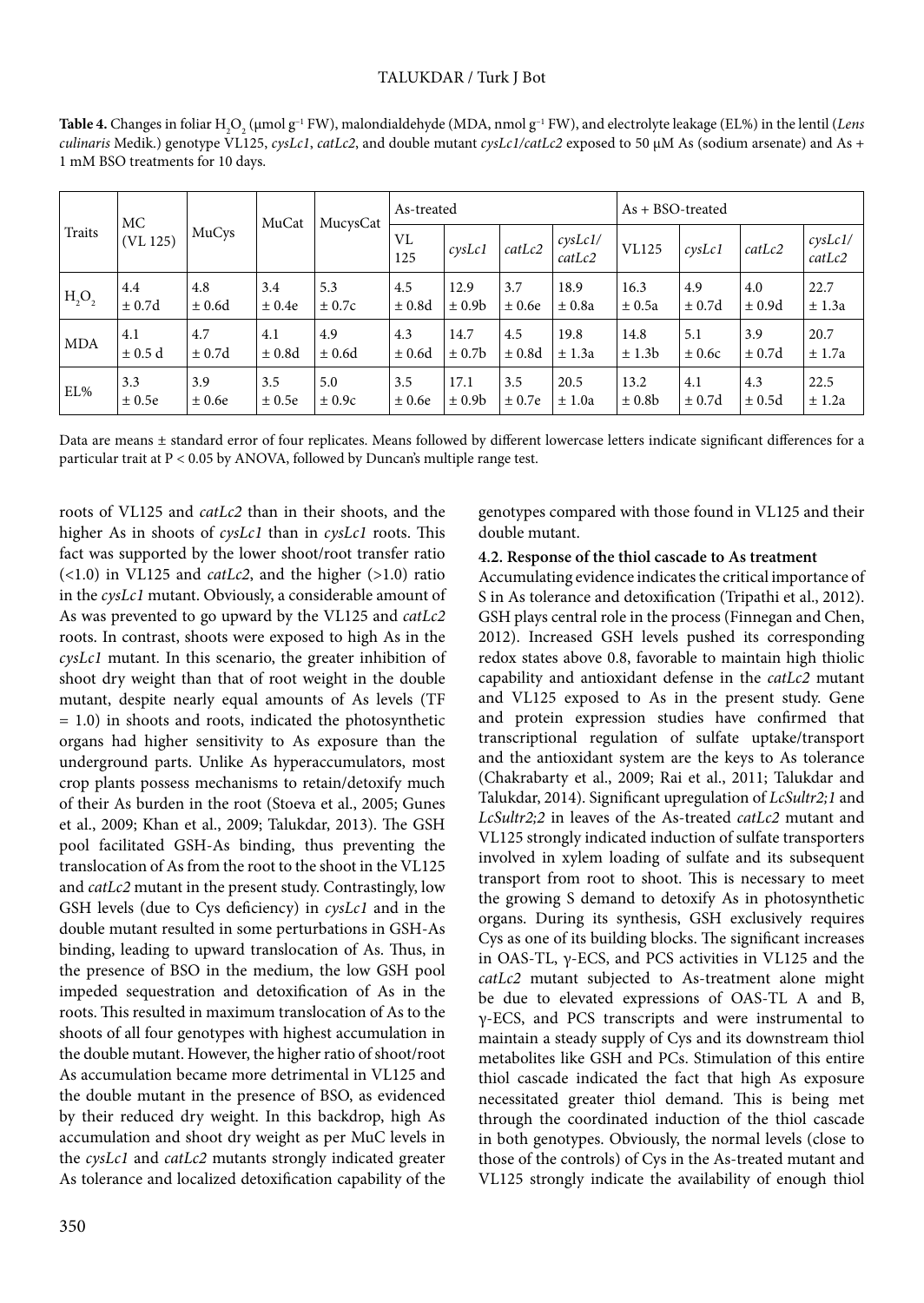



**Figure 2.** Transcript analysis of two sulfate transporters, SAT, OAS-TL, γ-ECS, PCS, DCD, and LCD isoforms in leaves of VL 125, the two mutants (*cysLc1* and *catLc2*), and the double mutant (*cysLc1/catLc2*) of *Lens culinaris* Medik. in the untreated controls (0 μM of As), the As (Sodium arsenate,  $50 \mu$ M)-treated plants, and the As + 1 mM BSO (L-buthionine-sulfoximine)-treated plants by: a) qRT-PCR, followed by 2% agarose gel electrophoresis with *EF-1α* used for cDNA normalization; and b) their relative expression levels. Bars indicate replicates with average of three technical replicates/biological replicates. Asterisk denotes the significant changes (up- or downregulation) in relation to the control (set as 1) at  $P < 0.05$ . Lane 1: control (value set in 1 for controls); lane 2: As-treated VL125; lane 3: As + BSO-treated VL125; lane 4: As-treated *cysLc1*; lane 5: As+BSO-treated *cysLc1*; lane 6: As-treated *catLc2*; lane 7: As + BSO-treated *catLc2*; lane 8: As-treated DM (double mutant); lane 9: As + BSO-treated DM (double mutant); M-100-bp DNA marker (M) (arrow 200 bp).



**Figure 3.** Transcript analysis of SODs, APXs, DHAR, GRI, GRII, CAT, and GST I and GST II isoforms in leaves of VL 125, the two mutants (*cysLc1* and *catLc2*), and the double mutant (*cysLc1/ catLc2*) of *Lens culinaris* Medik. in untreated controls (0 μM of As), the As (Sodium arsenate, 50 μM)-treated plants, and the As + 1 mM BSO (L-buthionine-sulfoximine)-treated plants by: a) qRT-PCR, followed by 2 % agarose gel electrophoresis with *EF-1α*  used for cDNA normalization; and (b) their relative expression levels. Bars indicate replicates with average of three technical replicates/biological replicates. Asterisk denotes the significant changes (up- or downregulation) in relation to the control (set as 1) at P < 0.05. Lane 1: control (value set in 1 for controls); lane 2: As-treated VL125; lane 3: As + BSO-treated VL125; lane 4: Astreated *cysLc1*; lane 5: As+BSO-treated *cysLc1*; lane 6: As-treated *catLc2*; lane 7: As + BSO-treated *catLc2*; lane 8: As-treated DM (double mutant); lane 9: As + BSO-treated DM (double mutant); M-100-bp DNA marker (M) (arrow 200 bp).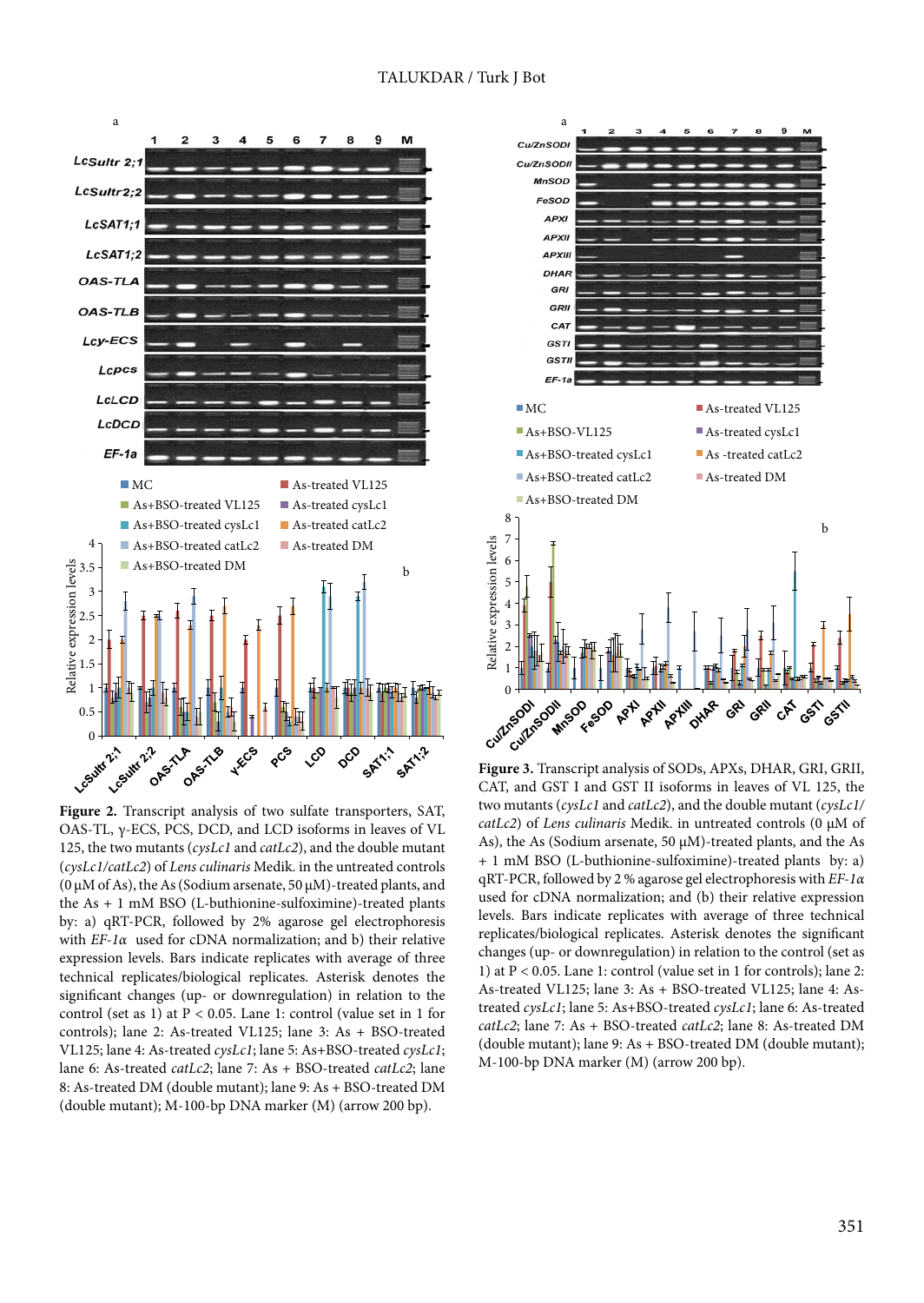pools to meet the escalating consumption of downstream thiol moieties. Cys has its own antioxidant and reducing power, which mitigates salt-induced oxidative damage in barley seeds without affecting antioxidant defense components (Genisel et al., 2015). In the present study, the nonresponsiveness of sulfate transporters accompanied by significant downregulations of OAS-TL, γ-ECS, and PCS expressions might have reduced Cys levels and lowered GSH/PC in both the *cysLc1* and double mutants under As treatment alone. Both genotypes already have genetic backgrounds of a low Cys pool, which further declined due to As exposure. Crop plants like *Brassica*, rice, and lentils exhibited As-induced upregulation of different S transporters and GSH/PC transcripts, but there were genotypic differences in their mechanisms of As tolerance (Chakrabarty et al., 2009; Srivastava et al., 2009; Talukdar and Talukdar, 2014).

# **4.3. The thiol cascade and downstream antioxidant defense under As treatment**

Proper augmentation of upstream thiolic capability with downstream antioxidant defense components is essential in the As tolerance mechanism. Enhanced GR activity in the As-treated VL125 and *catLc2* mutant ensured effective recycling of GSH and favorable GSH-redox by preventing excess build-up of GSSG. This capability was effectively aided by enhanced GST activity and favorable AsA balance in response to As exposure. GR and GST activity in both genotypes increased mainly due to over twofold upregulation of both *GRI* and *GRII* and nearly three- to fourfold induction of *GST I* and *II* transcripts in the presence of As. In contrast, downregulation of both GR and GST expressions resulted in decreased activity of GR and GST, respectively, and concomitant reduction of GSH-redox in the As-treated *cysLc1* and double mutants. The GR transcript was not responsive in As-treated *B. juncea* (Srivastava et al., 2009), but was elevated in Indian mustard (Khan et al., 2009). In agreement with the present results, GST activity and its transcripts were upregulated in *Arabidopsis*, rice, lentils, and *Brassica* subjected to As treatment (Abercrombie et al., 2008; Chakrabarty et al., 2009; Srivastava et al., 2009; Talukdar and Talukdar, 2014). Barring GR and GSTs, no other downstream antioxidant component like APX, DHAR, and CAT was found elevated (over the values of the controls) in the *catLc2* mutant and VL125 genotype under As treatment alone. However, significant increase in SOD activity in all four genotypes under As exposure occurred through elevated expressions of Cu/Zn SOD I and Cu/Zn SOD II transcripts along with Mn SOD and Fe SOD transcripts in the *cysLc1* and *catLc2* mutants. This indicates that As induced excess generation of superoxide radicals and participation of different cellular compartments during dismutation of superoxide radicals. This is in agreement with earlier

reports in As-treated lentils (Talukdar and Talukdar, 2014) and *Arabidopsis* (Abercrombie et al., 2008). Although stimulated SOD activity has the capacity to generate excess  $H_2O_2$  as a byproduct, the  $H_2O_2$  level was contained within the control level in As-treated *catLc2* and VL125. In contrast, the absence of any induction in upstream thiol metabolism as well as in downstream antioxidant defense led to the generation of excess  $\mathrm{H}_{2}\mathrm{O}_{2}$  and elevated lipid peroxidation in the photosynthetic organs of the Astreated *cysLc1* and double mutants. This marked the onset of As-induced oxidative stress in both genotypes.

# **4.4. Thiol cascade components and antioxidant defense under the As + BSO combination**

Perhaps one of the most intriguing questions in the present investigation was the tolerance of the *catLc2* and *cysLc1* mutants to the combined treatment of As and BSO. Both mutants effectively counterbalanced As-induced oxidative stress by maintaining normal (close to MuC) dry weight in presence of BSO, despite complete inhibition of γ-ECS activity and significant downregulation of PCS transcripts. Furthermore, the absence of GST I and repression of GST II isoform led to a sharp decline in GST activity in the As + BSO-treated mutants. This indicated insufficient availability of GSH pool and concomitant collapse of GSHdependent antioxidant defense. Barring these similarities, the two mutants differed sharply with each other in their mechanisms of As tolerance in the presence of BSO. Significant upregulation of both group 2 transporters and the OAS-TLA isoform in the *catLc2* mutant indicated stimulation of the upstream thiol cascade. Despite nearly a fivefold decrease in the GSH redox state, constitutively low CAT levels and concomitant reduction in GST and PCS activity, foliar  $H_2O_2$  and lipid peroxidation levels were managed within the control levels by the mutant. Apart from APX I, all isoforms of APX, DHAR, and GR overexpressed and a new isoform, APX III, originated in the BSO-treated mutant. Unlike *catLc2*, induced CAT expressions were accompanied with normal (close to MuCys) levels of the upstream thiol cascade and APX, DHAR, and GR activity effectively prevented As-induced oxidative damage in the *cysLc1* mutant. In contrast, BSO exposure aggravated As stress in VL125 and the double mutant plant, exhibiting huge accumulation of  $\rm{H}_{2}\rm{O}_{2}$  and concomitant onset of oxidative stress.

# **4.5. Cys homeostasis and modulation of antioxidant defense via H2 S under As + BSO treatment**

Remarkably enough, Cys levels in both mutants were similar to those in MuC, despite blockage of Cys channeling to GSH by BSO; in order to ascertain that, the Cys degradation pathway was studied. LCD and DCD play predominant roles in Cys desulfuration and consequent Cys homeostasis via  $\rm H_2$ S generation (Chen et al., 2011; Talukdar, 2014b, 2015).  $H_2S$  has the ability to regulate Cys synthesis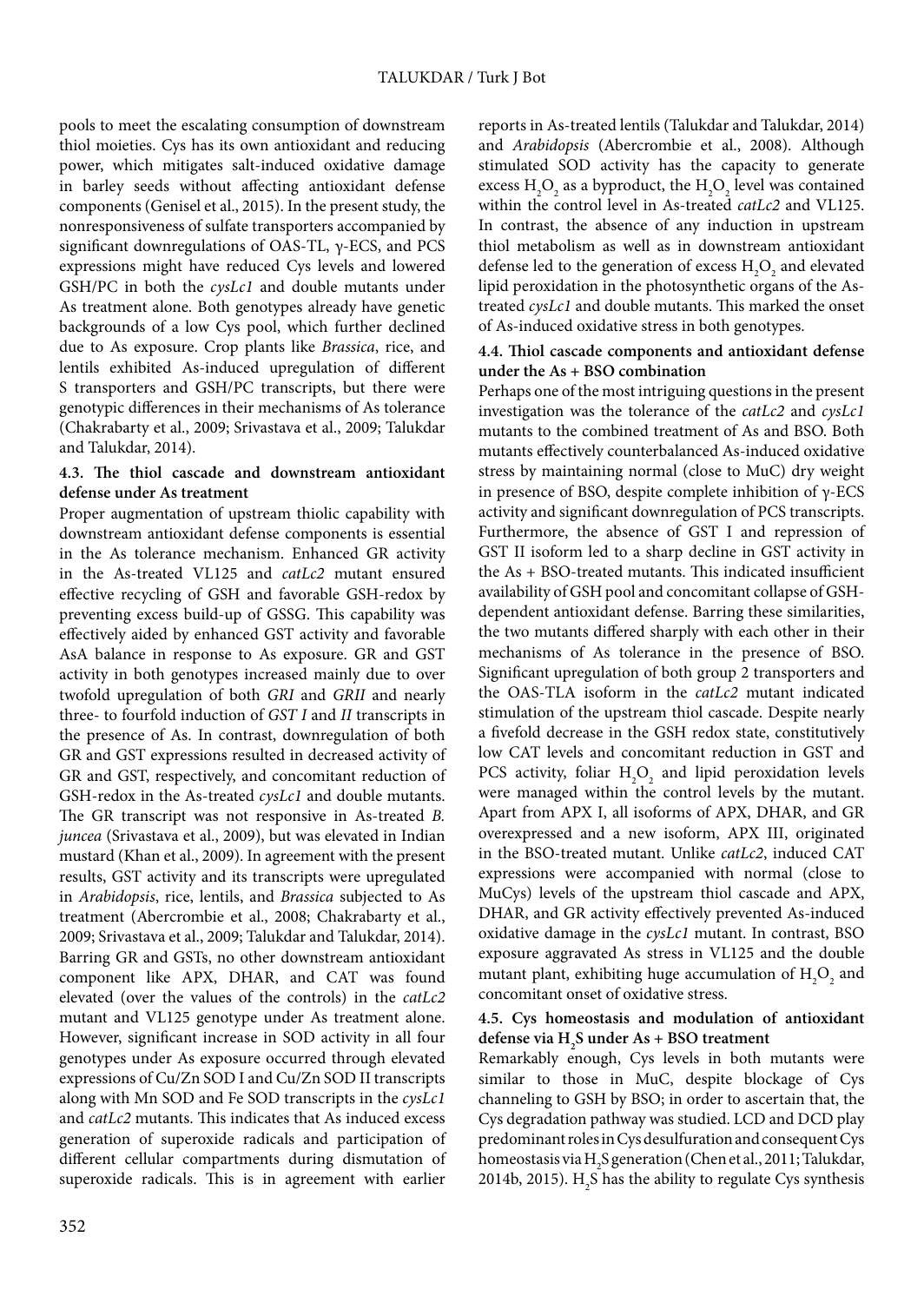through OAS-TL in the Cys synthase complex (Hell and Wirtz, 2011). In the present study, stimulated LCD/DCD activity in both mutants led to fair increases in measurable  $\rm H_2S$  levels. This might have triggered the association of the enzyme complex and consequent reduction in OAS-TL activity. OAS-TL expression was constitutively low in the *cysLc1* mutant. However, it was regulated in the *catLc2* mutant under As + BSO treatment by counterbalancing the upregulation of OAS-TLA with downregulation of the OAS-TLB isoform. Obviously, along with induced desulfuration, this upstream regulation of Cys synthesis was necessitated to prevent excess build-up of free Cys in view of a blockage of its downstream channeling to GSH. Thus, it seems clear that  $\rm H_2S$  maintained Cys homeostasis in the *catLc2* mutant by: a) counterbalancing the pace of its synthesis (via OAS-TL); and b) inducing its degradation via increased LCD/DCD activity. In the As + BSO-treated *cysLc1* mutant, the Cys level was maintained through its degradation. This homeostasis in the Cys level is utterly important as Cys can mitigate oxidative stress by using its own reducing and antioxidant properties, as recently observed in salt-stressed barley seedlings (Genisel et al., 2015). However, bean and *Arabidopsis* mutants, deficient in Cys desulfuration pathway, exhibited overaccumulation of free Cys, which led to excess ROS-mediated oxidative imbalance (Álvarez et al., 2010; Talukdar, 2014b). In the present study, the absence of any induction in LCD/ DCD activity in the BSO-treated VL125 and double mutant resulted in overaccumulation of Cys. Similarly, the induction of Cys desulfuration in the Arabidopsis *des1* mutant and grass pea *rlfL-1* mutant strongly confirmed that Cys desulfuration is an essential way to avoid the toxic accumulation of Cys within cells (Álvarez et al., 2010; Talukdar and Talukdar, 2014).

The induction of  $H_2S$  generation in the As + BSOtreated *catLc2 and cysLc1* mutants was accompanied with the stimulation of AsA-dependent antioxidant defense. In the present study,  $H_2S$  seems to play dual roles: it maintained and stabilized the Cys level and induced AsAdependent antioxidant defense in the *catLc2 and cysLc1*  mutants exposed to As and BSO. The huge rise in the

 $H<sub>2</sub>S$  level could be considered a ' $H<sub>2</sub>S$  burst', presumably mediated through cellular signals generated due to low GSH-redox under As exposure. Significant enhancement of AsA-redox along with elevated APX, DHAR, and GR activity in the *catLc2* and CAT activity in the *cysLc1* mutants resulted in a marked decrease in  $H_2O_2$  content, lipid peroxidation, and membrane leakage. Presumably, H2 S mitigated As toxicity by inducing AsA-mediated antioxidant defense in the presence of BSO. Certainly, GSH was not the sole receiver of the  $H_2S$  effects, which were percolated through a GSH-independent way against As-toxicity in the mutants. GSH synthesis was also blocked in the As + BSO-treated VL125 and double mutant, but the absence of any induction in  $H_2S$  production possibly led to lowering of the AsA-dependent antioxidant defense of the genotypes. Together, the results pointed out that BSO treatment impeded GSH-dependent enzymatic defense. However, the mutants effectively induced AsA-mediated defense components in different ways to manage Asinduced ROS levels in the photosynthetic organs.

The present study on four lentil genotypes revealed the functional interplay between Cys-generated  $\rm{H}_{2}\rm{S}$  upstream and GSH-dependent antioxidant defense downstream thiol cascades in the presence of As. While As-induced oxidative stress was observed in the *cysLc1* and double mutants, there was As tolerance in the *catLc2* mutant and VL125. However, upon the combined addition of BSO and As, both mutants induced the Cys degradation pathway to generate endogenous  $H_2S$  and stimulated AsA-mediated antioxidant defense and CAT as an alternative route of As tolerance under low GSH redox (due to BSO). Failure to induce these mechanisms to alternate to GSH led to a huge Cys build-up, which, coupled with the crippled AsAmediated defense, resulted in ROS overaccumulation and consequent oxidative damage in VL125 and the double mutant. The results suggested that metabolic diversion in the upstream thiol cascade through Cys desulfuration is imminent when the Cys consumption route towards GSH is blocked. Moreover, the endogenous  $\mathrm{H}_2\mathrm{S}$  surge holds the key to cellular Cys homeostasis and modulation of the downstream antioxidant defense against As toxicity.

#### **References**

- [Abercrombie JM, Halfhill MD, Ranjan P, Rao MR, Saxton AM,](http://dx.doi.org/10.1186/1471-2229-8-87) [Yuan JS, Stewart CN Jr \(2008\). Transcriptional responses of](http://dx.doi.org/10.1186/1471-2229-8-87) *Arabidopsis thaliana* [plants to As\(V\) stress. BMC Plant Biol 8:](http://dx.doi.org/10.1186/1471-2229-8-87) [87-96.](http://dx.doi.org/10.1186/1471-2229-8-87)
- [Álvarez C, Calo L, Romero LC, Garcı´a I, Gotor C \(2010\). An](http://dx.doi.org/10.1104/pp.109.147975) [O-acetylserine \(thiol\)lyase homolog with L-cysteine](http://dx.doi.org/10.1104/pp.109.147975) [desulfhydrase activity regulates cysteine homeostasis in](http://dx.doi.org/10.1104/pp.109.147975) Arabidopsis. [Plant Physiol 152: 656-669.](http://dx.doi.org/10.1104/pp.109.147975)
- [Anjum NA, Gill SS, Gill R, Hasanuzzaman M, Duarte AC, Pereira](http://dx.doi.org/10.1007/s00709-014-0636-x) [E, Ahmad I, Tuteja R, Tuteja N \(2014\). Metal/metalloid stress](http://dx.doi.org/10.1007/s00709-014-0636-x) [tolerance in plants: role of ascorbate, its redox couple, and](http://dx.doi.org/10.1007/s00709-014-0636-x) [associated enzymes. Protoplasma 251: 1265-1283.](http://dx.doi.org/10.1007/s00709-014-0636-x)
- [Beyer WF, Fridovich I \(1987\). Assaying for superoxide dismutase](http://dx.doi.org/10.1016/0003-2697(87)90489-1) [activity: some large consequences of minor changes in](http://dx.doi.org/10.1016/0003-2697(87)90489-1) [conditions. Anal Biochem 161: 559-566.](http://dx.doi.org/10.1016/0003-2697(87)90489-1)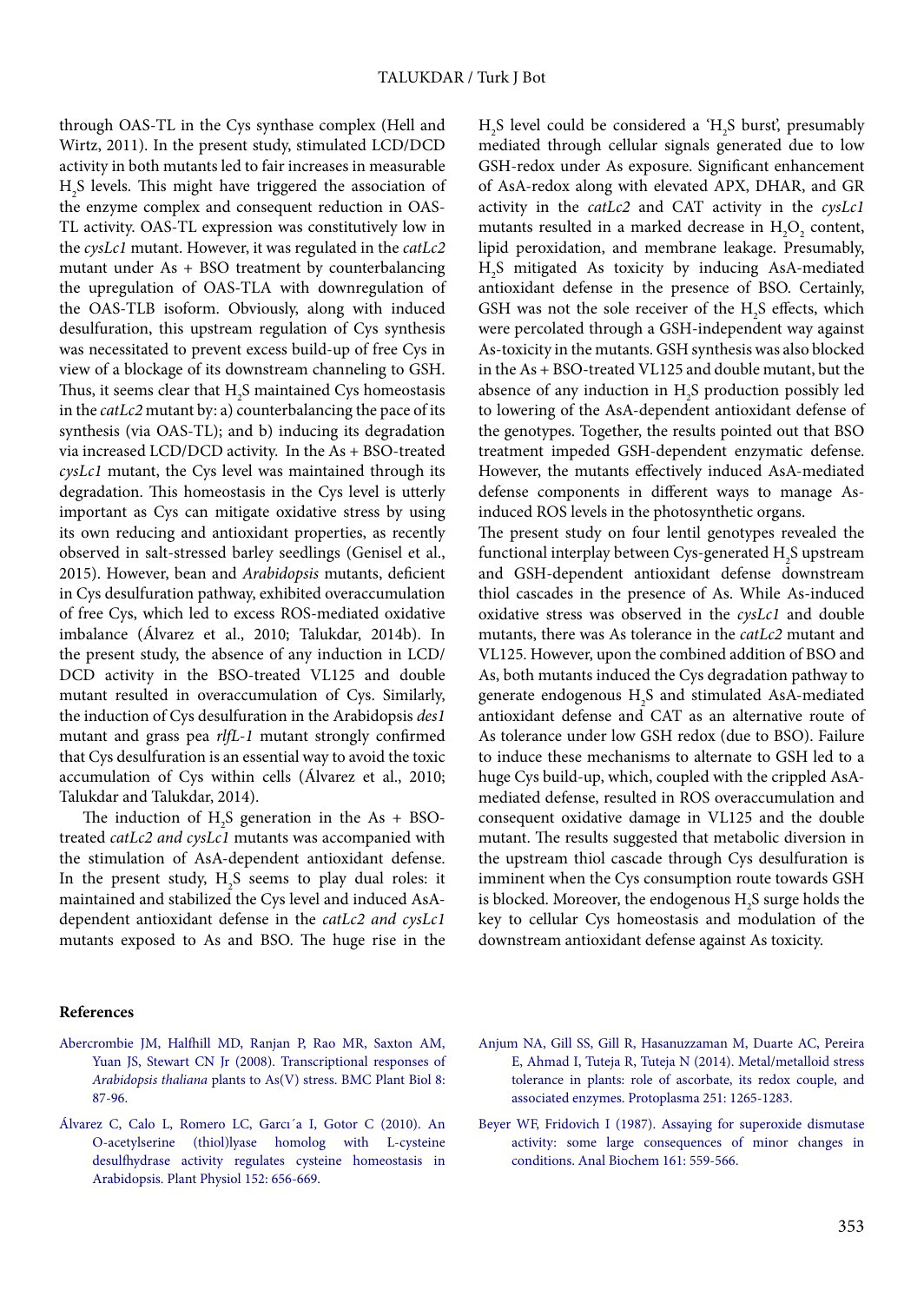- [Bhattacharya P, Samal AC, Majumdar J, Santra SC \(2010\). Arsenic](http://dx.doi.org/10.1007/s11270-010-0361-9) [contamination in rice, wheat, pulses, and vegetables: a study in](http://dx.doi.org/10.1007/s11270-010-0361-9) [an arsenic affected area of West Bengal, India. Water Air Soil](http://dx.doi.org/10.1007/s11270-010-0361-9) [Poll 213: 3-13.](http://dx.doi.org/10.1007/s11270-010-0361-9)
- [Blaszczyk A, Sirko L, Hawkesford MJ, Sirko A \(2002\). Biochemical](http://dx.doi.org/10.1016/S0168-9452(01)00598-2) [analysis of transgenic tobacco lines producing bacterial serine](http://dx.doi.org/10.1016/S0168-9452(01)00598-2) [acetyltransferase. Plant Sci 162: 589-597.](http://dx.doi.org/10.1016/S0168-9452(01)00598-2)
- [Bloem E, Riemenschneider A, Volker J, Papenbrock J, Schmidt A, Salac](http://dx.doi.org/10.1093/jxb/erh236) [I, Haneklaus S, Schnug E \(2004\). Sulphur supply and infection](http://dx.doi.org/10.1093/jxb/erh236) with *Pyrenopeziza brassicae* [influence L-cysteine desulphydrase](http://dx.doi.org/10.1093/jxb/erh236) activity in *Brassica napus* L*.* [J Exp Bot 55: 2305-2312.](http://dx.doi.org/10.1093/jxb/erh236)
- [Bradford MM \(1976\). A rapid and sensitive method for quantification](http://dx.doi.org/10.1016/0003-2697(76)90527-3) [of microgram quantities of protein utilizing the principle of](http://dx.doi.org/10.1016/0003-2697(76)90527-3) [protein-dye binding. Anal Biochem 72: 248-254.](http://dx.doi.org/10.1016/0003-2697(76)90527-3)
- [Calderwood A, Kopriva S \(2014\). Hydrogen sulfide in plants: from](http://dx.doi.org/10.1016/j.niox.2014.02.005) [dissipation of excess sulfur to signaling molecule. Nitric Oxide](http://dx.doi.org/10.1016/j.niox.2014.02.005) [41: 72-78.](http://dx.doi.org/10.1016/j.niox.2014.02.005)
- Carlberg I, Mannervik B (1985). Glutathione reductase. In: Alton M, editor. Methods in Enzymology. San Diego, CA, USA: Academic Press, pp. 484-490.
- [Chakrabarty D, Trivedi PK, Misra P, Tiwari M, Shri M, Shukla D,](http://dx.doi.org/10.1016/j.chemosphere.2008.09.082) [Kumar S, Rai A, Pandey A, Nigam D et al. \(2009\). Comparative](http://dx.doi.org/10.1016/j.chemosphere.2008.09.082) [transcriptome analysis of arsenate and arsenite stresses in rice](http://dx.doi.org/10.1016/j.chemosphere.2008.09.082) [seedlings. Chemosphere 74: 688-702.](http://dx.doi.org/10.1016/j.chemosphere.2008.09.082)
- [Chen J, Wu FH, Wang WH, Zheng CJ, Lin GH, Dong XJ, He JX, Pei ZM,](http://dx.doi.org/10.1093/jxb/err145) [Zheng HL \(2011\). Hydrogen sulphide enhances photosynthesis](http://dx.doi.org/10.1093/jxb/err145) [through promoting chloroplast biogenesis, photosynthetic](http://dx.doi.org/10.1093/jxb/err145) [enzyme expression, and thiol redox modification in](http://dx.doi.org/10.1093/jxb/err145) *Spinacia oleracea* seedlings. [J Exp Bot 62: 4481-4493.](http://dx.doi.org/10.1093/jxb/err145)
- [Davidian JC, Kopriva S \(2010\). Regulation of sulfate uptake and](http://dx.doi.org/10.1093/mp/ssq001) [assimilation—the same or not the same. Mol Plant 3: 314-325.](http://dx.doi.org/10.1093/mp/ssq001)
- [Dionisio-Sese M, Tobita S \(1998\). Antioxidant responses of rice](http://dx.doi.org/10.1016/S0168-9452(98)00025-9) [seedlings to salinity stress.](http://dx.doi.org/10.1016/S0168-9452(98)00025-9) Plant Sci 135: 1-9.
- Finnegan PM, Chen W (2012). Arsenic toxicity: the effects on plant metabolism. Front Physiol 3: 182.
- [Gaitonde MK \(1967\). A spectrophotometric method for the direct](http://dx.doi.org/10.1042/bj1040627) [determination of cysteine in the presence of other naturally](http://dx.doi.org/10.1042/bj1040627) [occurring amino acids. Biochem J 104: 627-633.](http://dx.doi.org/10.1042/bj1040627)
- [Genisel M, Erdal S, Kizilkaya M \(2015\). The mitigating effect of](http://dx.doi.org/10.1007/s10725-014-9943-7) [cysteine on growth inhibition in salt-stressed barley seeds is](http://dx.doi.org/10.1007/s10725-014-9943-7) [related to its own reducing capacity rather than its effects on](http://dx.doi.org/10.1007/s10725-014-9943-7) [antioxidant system. Plant Growth Regul 75: 187-197.](http://dx.doi.org/10.1007/s10725-014-9943-7)
- [Griffith OW \(1980\). Determination of glutathione and glutathione](http://dx.doi.org/10.1016/0003-2697(80)90139-6) [disulfide using glutathione reductase and 2-vinylpyridine. Anal](http://dx.doi.org/10.1016/0003-2697(80)90139-6) [Biochem 106: 207-212.](http://dx.doi.org/10.1016/0003-2697(80)90139-6)
- [Gunes A, Pilbeam D, Inal A \(2009\). Effect of arsenic–phosphorus](http://dx.doi.org/10.1007/s11104-008-9719-9) [interaction on arsenic-induced oxidative stress in chickpea](http://dx.doi.org/10.1007/s11104-008-9719-9) [plants. Plant Soil 314: 211-220.](http://dx.doi.org/10.1007/s11104-008-9719-9)
- Gupta DK, Tripathi RD, Mishra S, Srivastava S, Dwivedi S, Rai UN, Yang XE, Huanj H, Inouhe M (2008). Arsenic accumulation in root and shoot vis-a-vis its effects on growth and level of phytochelatins in seedlings of *Cicer arietinum* L. J Environ Biol 29: 281-286.
- [Hell R, Wirtz M \(2011\). Molecular biology, biochemistry and cellular](http://dx.doi.org/10.1199/tab.0154) [physiology of cysteine metabolism in](http://dx.doi.org/10.1199/tab.0154) *Arabidopsis thaliana*. [Arabidopsis Book 9: e0154.](http://dx.doi.org/10.1199/tab.0154)
- [Howden R, Goldsbrough PB, Andersen CR, Cobbett CS \(1995\).](http://dx.doi.org/10.1104/pp.107.4.1059) [Cadmium sensitive,](http://dx.doi.org/10.1104/pp.107.4.1059) *cad1* mutants of *Arabidopsis thaliana* are [phytochelatin deficient. Plant Physiol 107: 1059-1066.](http://dx.doi.org/10.1104/pp.107.4.1059)
- [Khan I, Ahmad A, Iqbal M \(2009\). Modulation of antioxidant](http://dx.doi.org/10.1016/j.ecoenv.2007.11.016) [defence system for arsenic detoxification in Indian mustard.](http://dx.doi.org/10.1016/j.ecoenv.2007.11.016) [Ecotox Environ Safe 72: 626-634.](http://dx.doi.org/10.1016/j.ecoenv.2007.11.016)
- Law MY, Charles SA, Halliwell B (1983). Glutathione and ascorbic acid in spinach (*Spinacia oleracea*) chloroplast. The effect of hydrogen peroxide and paraquat. Biochem J 10: 899-903.
- Li ZS, Zhen RG, Rea PA (1995). 1-chloro-2,4-dinitrobenzene-elicited increase in vacuolar glutathione-*S*-conjugate transport activity. Plant Physiol 109: 177-185.
- [Malik JA, Goel S, Kaur N, Sharma S, Singh S, Nayyar H \(2012\).](http://dx.doi.org/10.1016/j.envexpbot.2011.12.001) [Selenium antagonises the toxic effects of arsenic on mungbean](http://dx.doi.org/10.1016/j.envexpbot.2011.12.001) (*Phaseolus aureus* [Roxb.\) plants by restricting its uptake and](http://dx.doi.org/10.1016/j.envexpbot.2011.12.001) [enhancing the antioxidative and detoxification mechanisms.](http://dx.doi.org/10.1016/j.envexpbot.2011.12.001) [Environ Exp Bot 77: 242-248.](http://dx.doi.org/10.1016/j.envexpbot.2011.12.001)
- Nakano Y, Asada K (1981). Hydrogen peroxide is scavenged by ascorbate specific peroxidase in spinach chloroplast. Plant Cell Physiol 22: 867-880.
- [Noctor G, Mhamdi A, Chaouch S, Han Y, Neukermans J, Marquez-](http://dx.doi.org/10.1111/j.1365-3040.2011.02400.x)[Garcia B, Queval G, Foyer CH \(2012\). Glutathione in plants: an](http://dx.doi.org/10.1111/j.1365-3040.2011.02400.x) [integrated overview. Plant Cell Environ](http://dx.doi.org/10.1111/j.1365-3040.2011.02400.x) 35: 454-484.
- [Rai A, Tripathi P, Dwivedi S, Dubey S, Shri M, Kumar S, Tripathi PK,](http://dx.doi.org/10.1016/j.chemosphere.2010.10.070) [Dave R, Kumar A, Singh R et al. \(2011\). Arsenic tolerances in](http://dx.doi.org/10.1016/j.chemosphere.2010.10.070) rice (*Oryza sativa*[\) have a predominant role in transcriptional](http://dx.doi.org/10.1016/j.chemosphere.2010.10.070) [regulation of a set of genes including sulphur assimilation](http://dx.doi.org/10.1016/j.chemosphere.2010.10.070) [pathway and antioxidant system. Chemosphere 82: 986-995.](http://dx.doi.org/10.1016/j.chemosphere.2010.10.070)
- [Riemenschneider A, Wegele R, Schmidt A, Papenbrock J \(2005\).](http://dx.doi.org/10.1111/j.1742-4658.2005.04567.x) [Isolation and characterization of a D-cysteine desulfhydrase](http://dx.doi.org/10.1111/j.1742-4658.2005.04567.x) protein from *Arabidopsis thaliana*[. FEBS J 272: 1291-1304.](http://dx.doi.org/10.1111/j.1742-4658.2005.04567.x)
- [Saher S, Piqueras A, Hellin E, Olmos E \(2004\). Hyperhydricity in](http://dx.doi.org/10.1111/j.0031-9317.2004.0219.x) [micropropagated carnation shoots: the role of oxidative stress.](http://dx.doi.org/10.1111/j.0031-9317.2004.0219.x) [Physiol Plantarum 120: 152-161.](http://dx.doi.org/10.1111/j.0031-9317.2004.0219.x)
- [Saito K, Kurosawa M, Tatsuguchi K, Takagi Y, Murakoshi I](http://dx.doi.org/10.1104/pp.106.3.887) [\(1994\). Modulation of cysteine biosynthesis in chloroplasts](http://dx.doi.org/10.1104/pp.106.3.887) [of transgenic tobacco overexpressing cysteine synthase](http://dx.doi.org/10.1104/pp.106.3.887) [\[O-acetylserine\(thiol\)-lyase\]. Plant Physiol 106: 887-895.](http://dx.doi.org/10.1104/pp.106.3.887)
- Seelig GF, Meister A (1984). γ-Glutamylcysteine synthetase: interactions of an essential sulfhydryl group. J Biol Chem 259: 3534-3538.
- [Sekiya J, Schmidt A, Wilson LG, Filner P \(1982\). Emission of](http://dx.doi.org/10.1104/pp.70.2.430) [hydrogen sulfide by leaf tissue in response to L-cysteine](http://dx.doi.org/10.1104/pp.70.2.430)*.* Plant [Physiol 70: 430-436.](http://dx.doi.org/10.1104/pp.70.2.430)
- [Srivastava S, Srivastava AK, Suprasanna P, D'Souza SF \(2009\).](http://dx.doi.org/10.1093/jxb/erp181) [Comparative biochemical and transcriptional profiling of](http://dx.doi.org/10.1093/jxb/erp181) [two contrasting varieties of](http://dx.doi.org/10.1093/jxb/erp181) *Brassica juncea* L. in response to [arsenic exposure reveals mechanisms of stress perception and](http://dx.doi.org/10.1093/jxb/erp181) [tolerance. J Exp Bot 60: 3419-3431.](http://dx.doi.org/10.1093/jxb/erp181)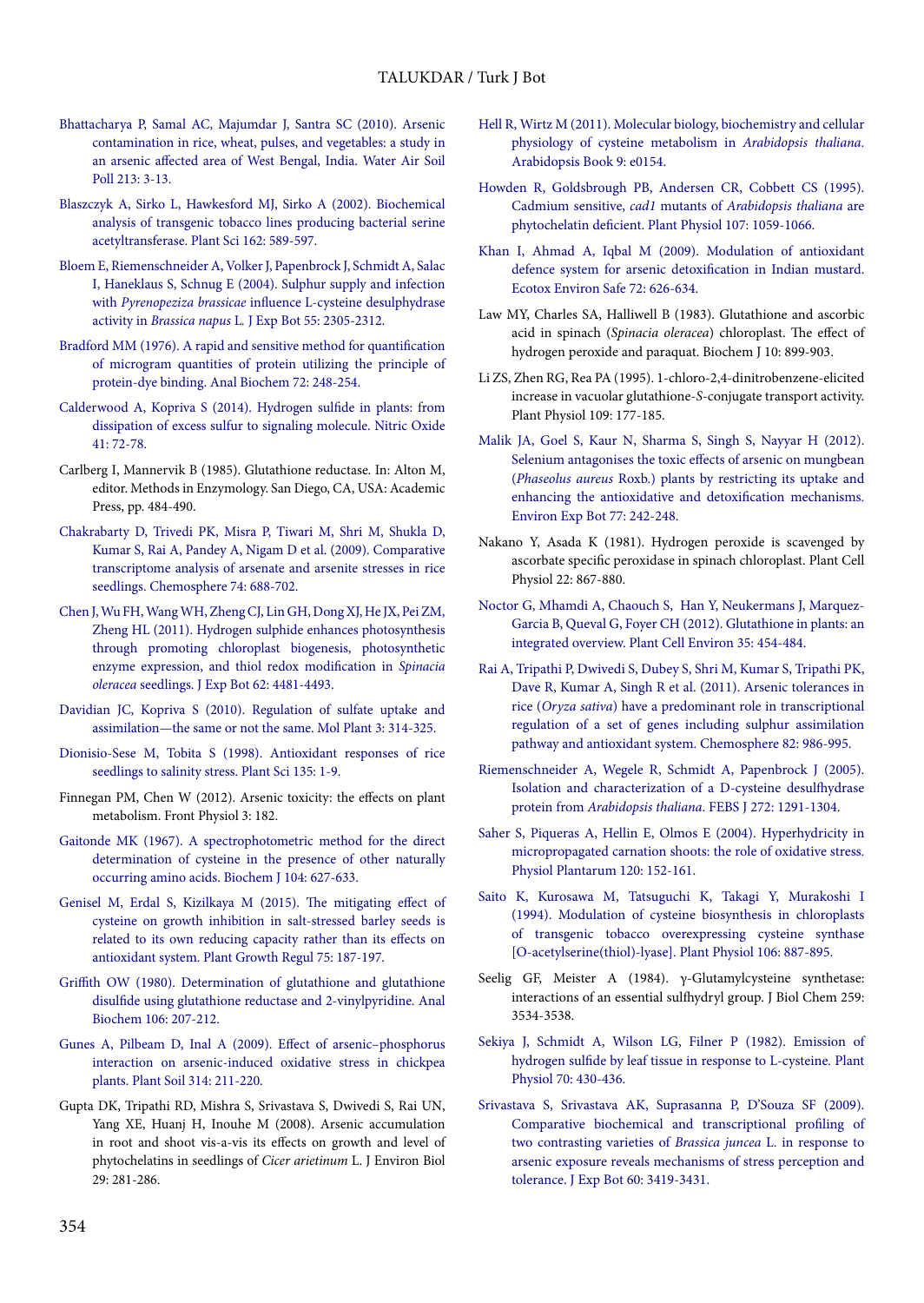- [Stoeva N, Berova M, Zlatev Z \(2005\). Effect of arsenic on some](http://dx.doi.org/10.1007/s10535-005-3296-z) [physiological parameters in bean plants. Biol Plantarum 49:](http://dx.doi.org/10.1007/s10535-005-3296-z) [293-296.](http://dx.doi.org/10.1007/s10535-005-3296-z)
- [Talukdar D \(2013\). Arsenic-induced oxidative stress in the](http://dx.doi.org/10.1007/s12298-012-0140-8) [common bean legume,](http://dx.doi.org/10.1007/s12298-012-0140-8) *Phaseolus vulgaris* L. seedlings and [its amelioration by exogenous nitric oxide. Physiol Mol Biol](http://dx.doi.org/10.1007/s12298-012-0140-8) [Plants 19: 69-79.](http://dx.doi.org/10.1007/s12298-012-0140-8)
- Talukdar D (2014a). Differential response of cysteine-deficient lentil (*Lens culinaris* Medik.) mutants impaired in foliar *O*-acetylserine(thiol)-lyase expression. Plant Gene Trait 5: 33- 39.
- Talukdar D (2014b). A common bean (*Phaseolus vulgaris*) mutant with constitutively low cysteine desulfhydrase activity exhibits growth inhibition but uniquely shows tolerance to arsenate stress. Env Exp Biol 12: 73-81.
- Talukdar D (2015). Functional interplay between glutathione and hydrogen sulfide in regulation of thiol cascade during arsenate tolerance of common bean (*Phaseolus vulgaris* L.) genotypes. 3 Biotech 5: 819-829.
- Talukdar D, Talukdar T (2013). Catalase-deficient mutants in lentil (*Lens culinaris* Medik.): Perturbations in morpho-physiology, antioxidant redox and cytogenetic parameters. International Journal of Agricultural Science and Research 3: 197-212.
- [Talukdar D, Talukdar T \(2014\). Coordinated response of sulfate](http://dx.doi.org/10.1007/s00709-013-0586-8) [transport, cysteine biosynthesis and glutathione-mediated](http://dx.doi.org/10.1007/s00709-013-0586-8) [antioxidant defense in lentil \(](http://dx.doi.org/10.1007/s00709-013-0586-8)*Lens culinaris* Medik.) genotypes [exposed to arsenic. Protoplasma 251: 839-855.](http://dx.doi.org/10.1007/s00709-013-0586-8)
- [Turan Ö, Ekmekçi Y \(2014\). Chilling tolerance of](http://dx.doi.org/10.3906/bot-1309-7) *Cicer arietinum* lines [evaluated by photosystem II and antioxidant activities. Turk J](http://dx.doi.org/10.3906/bot-1309-7) [Bot 38: 499-510.](http://dx.doi.org/10.3906/bot-1309-7)
- [Takahashi H, Kopriva S, Giordano M, Saito K, Hell R \(2011\). Sulfur](http://dx.doi.org/10.1146/annurev-arplant-042110-103921) [assimilation in photosynthetic organisms: Molecular functions](http://dx.doi.org/10.1146/annurev-arplant-042110-103921) [and regulations of transporters and assimilatory enzymes.](http://dx.doi.org/10.1146/annurev-arplant-042110-103921) [Annu Rev Plant Biol 62: 157-184.](http://dx.doi.org/10.1146/annurev-arplant-042110-103921)
- Tripathi RD, Tripathi P, Dwivedi S, Dubey S, Chatterjee S, Chakrabarty D, Trivedi PK (2012). Arsenomics: omics of arsenic metabolism in plants. Front Physiol 3: 275.
- [Wang CQ, Chen M, Wang BS \(2007\). Betacyanin accumulation in the](http://dx.doi.org/10.1016/j.plantsci.2006.06.015) leaves of C3 halophyte *Suaeda salsa* [L. is induced by watering](http://dx.doi.org/10.1016/j.plantsci.2006.06.015) roots with  $H_2O_2$ [. Plant Sci 172: 1-7.](http://dx.doi.org/10.1016/j.plantsci.2006.06.015)
- [Zhang LG, Zhou S, Xuan Y, Sun M, Zhao LQ \(2009\). Protective effect](http://dx.doi.org/10.1007/s12374-009-9013-2) [of nitric oxide against oxidative damage in](http://dx.doi.org/10.1007/s12374-009-9013-2) *Arabidopsis* leaves [under ultraviolet-B irradiation. J Plant Biol 52: 135-140.](http://dx.doi.org/10.1007/s12374-009-9013-2)